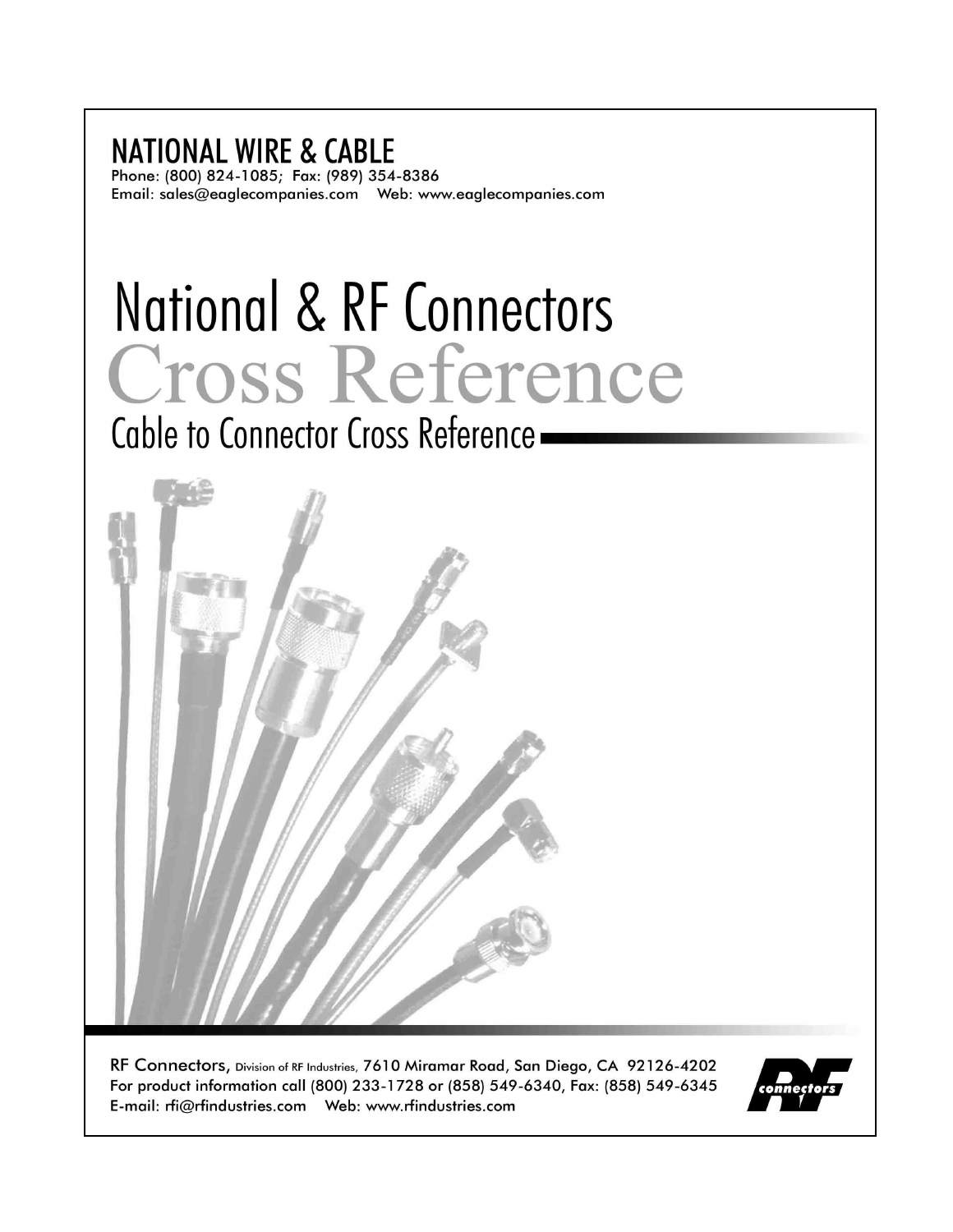# **HOW TO USE THIS MANUAL**

This manual is organized first by National Wire Cable groups and then by the types of RFI connectors available for each group. The connector lists are divided into subgroups by interface type.

Each connector listing contains the RFI part number, the description and the materials used for each connector. The materials listings consist of the body, shell, pin/contact, and dielectric.

The Cable Number Locator below is supplied for easy cross-referencing by cable part number to page number.

#### *Example:*

You need to know if RFI has an N Male Clamp Solder Plug for National Wire 59A.

*Refer to the table below for National Wire 59A. Go to page 8. Under the heading for National Wire 59, 59A, 59B, 62, 62A, 62C, 210 you will find RFN-1904-1N and RFN-1904-1S.* 

From the description and the materials information you are able to determine if one of these connectors works for your application. The legend on page two explains the material codes used in this manual.

**Part numbers with an (\*) are special order only.** If you have special requirements, please contact RF Industries' sales department for assistance.

| Cable #   | Page<br># | Cable # | Page<br># | Cable # | Page<br># | Cable # | Page<br>#      | Cable # | Page<br># |
|-----------|-----------|---------|-----------|---------|-----------|---------|----------------|---------|-----------|
|           |           |         |           |         |           |         |                |         |           |
| 8         | 9         | 55      | 7         | 62A     | 8         | 174     | 3              | 223     | 7         |
| 8A        | 9         | 55A     | 7         | 62C     | 8         | 178B    | $\overline{2}$ | 225     | 10        |
| 9         | 10        | 58      | 4         | 87A     | 10        | 179B    | 13             | 301     | 13        |
| <b>9A</b> | 10        | 58A     | 4         | 115A    | 10        | 180E    | 13             | 302     | 9         |
| <b>9B</b> | 10        | 58B     | 4         | 122     | 11        | 187     | 13             | 304     | 11        |
| 11        | 13        | 58C     | 4         | 140     | 9         | 188     | 3              | 316     | 3         |
| 11A       | 13        | 59      | 8         | 142     | 7         | 195     | 13             |         |           |
| 29        | 4         | 59A     | 8         | 144     | 12        | 196     | $\overline{2}$ |         |           |
| 54        | 12        | 59B     | 8         | 149     | 13        | 210     | 8              |         |           |
| 54A       | 12        | 62      | 8         | 165     | 10        | 213     | 9              |         |           |

#### **Cable Number Locator**

*The information found in this guide was compiled using specifications that were current at the time of compilation. Please note that manufacturer's specifications are subject to change without notice. We therefore suggest that after using this guide to make your initial connector selections, you should obtain the latest product specifications from this cable manufacturer and RF Industries.*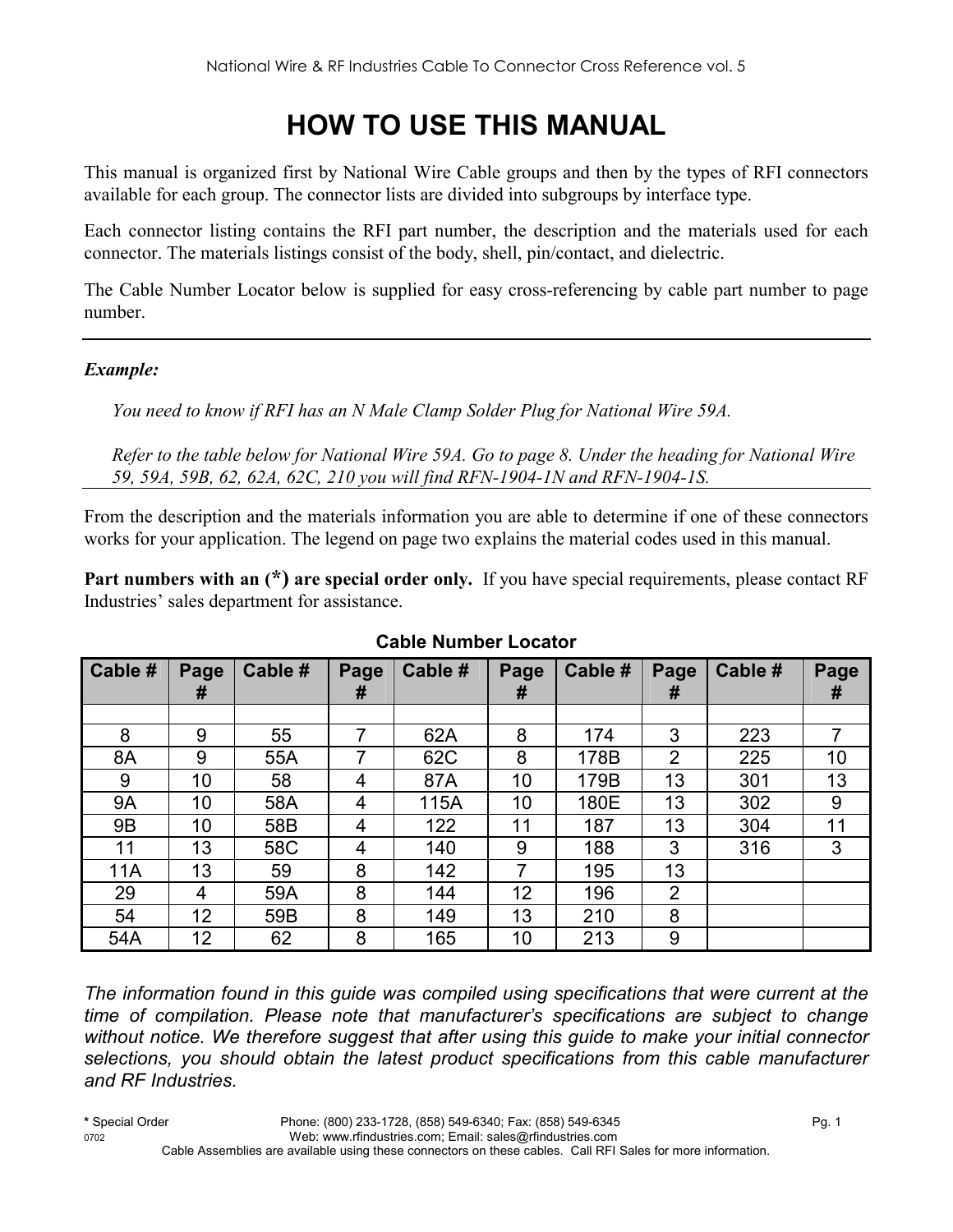# **NATIONAL WIRE & RF INDUSTRIES CABLE TO CONNECTOR CROSS REFERENCE**

| Legend                      |                             |                    |                                    |  |  |  |  |  |
|-----------------------------|-----------------------------|--------------------|------------------------------------|--|--|--|--|--|
| <b>BODY PLATING</b>         | <b>SHELL PLATING</b>        | <b>PIN/CONTACT</b> | <b>DIELECTRIC</b>                  |  |  |  |  |  |
| C - Chrome                  | C - Black Chrome            | $G -$ Gold         | <b>B</b> - Bakelite, Dap, Phenolic |  |  |  |  |  |
| $G - Gold$                  | $G - Gold$                  | $N -$ Nickel       | <b>D</b> - Delrin, Polypropylene   |  |  |  |  |  |
| $N - Nickel$                | N - Nickel                  | $S - Silver$       | T-PTFE                             |  |  |  |  |  |
| $S - Silver$                | S - Silver                  |                    |                                    |  |  |  |  |  |
| <b>SS - Stainless Steel</b> | <b>SS - Stainless Steel</b> |                    |                                    |  |  |  |  |  |

#### **National Wire 178B, 196**

| <b>PART NUMBER</b> | <b>DESCRIPTION</b>                                           | <b>BODY</b>             | <b>SHELL</b> | P/C | <b>DIE</b>              |  |  |  |
|--------------------|--------------------------------------------------------------|-------------------------|--------------|-----|-------------------------|--|--|--|
| <b>BNC</b>         |                                                              |                         |              |     |                         |  |  |  |
| RFB-1110-1A*       | <b>BNC Male Right Angle Crimp Plug</b>                       | N                       | N            | G   | Т                       |  |  |  |
| <b>RFB-1117-A</b>  | <b>BNC Female Crimp Bulkhead Jack</b>                        | N                       | ---          | G   | T                       |  |  |  |
|                    | MМ                                                           |                         |              |     |                         |  |  |  |
| <b>RFM-2100</b>    | MM Male Crimp Plug                                           | S                       | ---          | S   | $\top$                  |  |  |  |
|                    | <b>TNC</b>                                                   |                         |              |     |                         |  |  |  |
| <b>RFT-1218-A*</b> | TNC Male Right Angle Crimp Plug                              | $\mathsf{N}$            | N            | G   | $\top$                  |  |  |  |
|                    | <b>MC Card</b>                                               |                         |              |     |                         |  |  |  |
| RMC-6010-A*        | MC Card Right Angle Crimp Plug                               | $\overline{\mathsf{N}}$ | ---          | G   | $\top$                  |  |  |  |
|                    | <b>MCX</b>                                                   |                         |              |     |                         |  |  |  |
| RMX-8000-A*        | <b>MCX Male Crimp Plug</b>                                   | $\mathsf{N}$            | ---          | G   | Τ                       |  |  |  |
| RMX-8010-A*        | MCX Male Right Angle Crimp Plug                              | N                       | ---          | G   | T                       |  |  |  |
| RMX-8010-1A*       | MCX Male Right Angle Crimp Plug                              | G                       | ---          | G   | T                       |  |  |  |
|                    | <b>MMCX</b>                                                  |                         |              |     |                         |  |  |  |
| <b>RMX-9000-1A</b> | <b>MMCX Crimp Plug</b>                                       | G                       | ---          | G   | Τ                       |  |  |  |
| <b>RMX-9010-A*</b> | <b>MMCX Right Angle Crimp Plug</b>                           | N                       | ---          | G   | $\overline{\mathsf{T}}$ |  |  |  |
| RMX-9010-1A        | <b>MMCX Right Angle Crimp Plug</b>                           | G                       | ---          | G   | T                       |  |  |  |
|                    | <b>Reverse Polarity</b>                                      |                         |              |     |                         |  |  |  |
| RP-1212-A*         | TNC Reverse Polarity Bulkhead Crimp Jack (Male Contact)      | $\mathsf{N}$            | ---          | G   | Τ                       |  |  |  |
| RSA-3252-A-4       | SMA Reverse Polarity Bulkhead Crimp Jack (Male Contact)      | N                       | ---          | G   | T                       |  |  |  |
| RSA-3252-A-05*     | SMA Reverse Polarity Bulkhead Crimp Jack (Male Contact)      | SS                      |              | G   | T                       |  |  |  |
| RSA-3260-A-04*     | SMA Reverse Polarity 2-Hole Flange Crimp Jack (Male Contact) | N                       | ---          | G   | $\overline{\mathsf{T}}$ |  |  |  |
| RSA-3260-A-05*     | SMA Reverse Polarity 2-Hole Flange Crimp Jack (Male Contact) | SS                      | ---          | G   | T                       |  |  |  |
|                    | <b>SMA</b>                                                   |                         |              |     |                         |  |  |  |
| <b>RSA-3000-A</b>  | SMA Male Crimp Plug                                          | N                       | N            | G   | T                       |  |  |  |
| RSA-3010-A*        | SMA Male Right Angle Crimp Plug                              | N                       | N            | G   | T                       |  |  |  |
| <b>RSA-3252-A</b>  | SMA Female Rear Mount Bulkhead Jack                          | N                       | $-$ --       | G   | T                       |  |  |  |
|                    | <b>SMB</b>                                                   |                         |              |     |                         |  |  |  |
| <b>RSB-4000-A*</b> | SMB Male Crimp Plug                                          | N                       | $---$        | G   | T                       |  |  |  |
|                    | <b>Reverse Thread</b>                                        |                         |              |     |                         |  |  |  |
| RT-3000-A*         | <b>SMA Reverse Thread Crimp Plug</b>                         | $\mathsf{N}$            | N            | G   | T                       |  |  |  |

**\*** Special Order Phone: (800) 233-1728, (858) 549-6340; Fax: (858) 549-6345 Pg. 2

0702 Web: www.rfindustries.com; Email: sales@rfindustries.com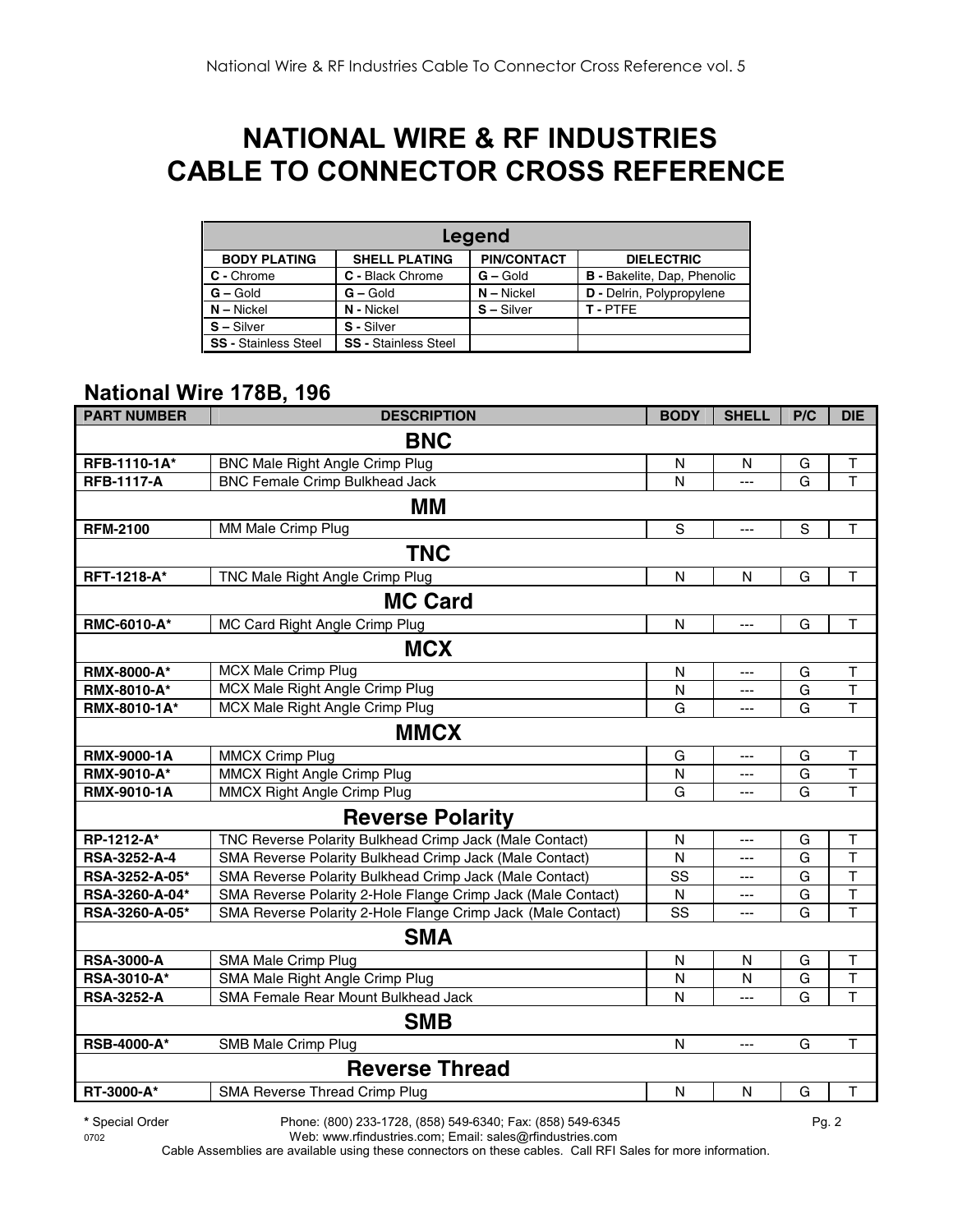#### **National Wire 174, 188, 316**

| <b>PART NUMBER</b> | <b>DESCRIPTION</b>                                         | <b>BODY</b>   | <b>SHELL</b>              | P/C         | <b>DIE</b>              |
|--------------------|------------------------------------------------------------|---------------|---------------------------|-------------|-------------------------|
|                    | 1.0/2.3                                                    |               |                           |             |                         |
| RF123-7000-B       | 1.0/2.3 Series Male Snap-On Crimp Plug                     | N             | ---                       | G           | $\top$                  |
| RF123-7001-B       | 1.0/2.3 Series Male Slide-On Crimp Plug                    | N             | $\overline{a}$            | G           | $\mathsf{T}$            |
| RF123-7002-B       | 1.0/2.3 Series Male Screw-On Crimp Plug                    | N             | ---                       | G           | $\mathsf T$             |
| RF123-7050-1B      | 1.0/2.3 Series Female Slide-On Crimp Jack                  | G             | ---                       | G           | $\overline{\mathsf{T}}$ |
| RF123-7052-1B      | 1.0/2.3 Series Female Crimp Bulkhead Jack                  | G             | ---                       | G           | $\mathsf T$             |
|                    | <b>BNC</b>                                                 |               |                           |             |                         |
| <b>RFB-1100-B</b>  | <b>BNC Male Clamp Solder Plug</b>                          | N             | N                         | G           | Τ                       |
| RFB-1106-5         | BNC Male Crimp Plug (Large Ferrule)                        | N             | N                         | G           | $\top$                  |
| RFB-1106-6         | <b>BNC Male Crimp Plug (Small Ferrule)</b>                 | N             | N                         | G           | $\top$                  |
| <b>RFB-1110-B</b>  | BNC Male R/A Crimp Plug                                    | N             | N                         | G           | $\overline{\mathsf{T}}$ |
| RFB-1116-B-03      | BNC Female Crimp Front-Mount Bulkhead Jack                 | $\mathsf{N}$  | $---$                     | G           | $\overline{\mathsf{T}}$ |
| <b>RFB-1117-BT</b> | BNC Female Crimp Rear-Mount Bulkhead, Panel Thickness .200 | N             | $---$                     | G           | $\overline{\mathsf{T}}$ |
| RFB-1117-BT-03     | BNC Female Crimp Rear-Mount Bulkhead, Panel Thickness .140 | N             | ---                       | G           | $\overline{\mathsf{T}}$ |
| <b>RFB-1123-B</b>  | <b>BNC Female Crimp Socket Jack</b>                        | N             | ---                       | G           | $\overline{1}$          |
|                    | <b>FME</b>                                                 |               |                           |             |                         |
| <b>RFE-6000-B</b>  | FME Male Crimp Plug                                        | ${\sf N}$     | ${\sf N}$                 | G           | $\top$                  |
|                    | MМ                                                         |               |                           |             |                         |
| <b>RFM-2100-1</b>  | MM Male Crimp Plug                                         | ${\mathsf S}$ | $\overline{a}$            | $\mathbf S$ | $\top$                  |
|                    | N                                                          |               |                           |             |                         |
| RFN-1005-B-03      | N Male Crimp Plug                                          | N             | N                         | G           | $\top$                  |
| RFN-1009-B-03*     | N Male Right Angle Crimp Plug, Square Body                 | N             | $\mathsf{N}$              | G           | $\overline{\mathsf{T}}$ |
| RFN-1022-18        | N Female Crimp Bulkhead Rear-Mount Jack                    | N             | $\overline{a}$            | G           | $\mathsf T$             |
| <b>RFN-1022-8</b>  | N Female Crimp Bulkhead Rear-Mount Jack w/ O-Ring          | N             | ---                       | G           | $\overline{\mathsf{T}}$ |
| <b>RFN-1027-B</b>  | N Female Crimp Jack                                        | S             | ---                       | G           | $\overline{\mathsf{T}}$ |
|                    | <b>Modified Shell TNC</b>                                  |               |                           |             |                         |
| <b>RFS-2002</b>    | Modified TNC Male Clamp Plug w/ Extended Threads           | N             | $\overline{a}$            | G           | D                       |
|                    | TNC                                                        |               |                           |             |                         |
| RFT-1201-1B*       | <b>TNC Male Clamp Plug</b>                                 | N             | N                         | G           | $\top$                  |
| RFT-1202-3         | <b>TNC Male Crimp Plug</b>                                 | N             | N                         | G           | D                       |
| <b>RFT-1212-B</b>  | TNC Female Crimp Rear-Mount Bulkhead                       | N             | $\overline{a}$            | G           | D                       |
|                    | <b>Mini-UHF</b>                                            |               |                           |             |                         |
| <b>RFU-600-3</b>   | Mini-UHF Male Crimp Plug                                   | N             | N                         | G           | T                       |
| RFU-600-10B*       | Mini-UHF Male Right Angle Crimp Plug                       | N             | N                         | G           | T                       |
| RFU-601-3          | Mini-UHF Female Crimp Jack                                 | N             | $---$                     | G           | $\sf T$                 |
| RFU-617-01         | Mini-UHF Female Crimp Rear-Mount Bulkhead with Hardware    | N             | ---                       | G           | D                       |
| <b>RFU-617-B</b>   | Mini-UHF Female Crimp Rear-Mount Bulkhead                  | N             | ---                       | G           | D                       |
|                    | <b>MC Card</b>                                             |               |                           |             |                         |
| RMC-6000-B*        | MC Card Straight Crimp Plug                                | N             | $--$                      | G           | T                       |
| <b>RMC-6010-B</b>  | MC Card Right Angle Crimp Plug                             | N             | ---                       | G           | T                       |
|                    | <b>MCX</b>                                                 |               |                           |             |                         |
| <b>RMX-8000-B</b>  | <b>MCX Male Crimp Plug</b>                                 | ${\sf N}$     | $\qquad \qquad -\qquad -$ | G           | $\top$                  |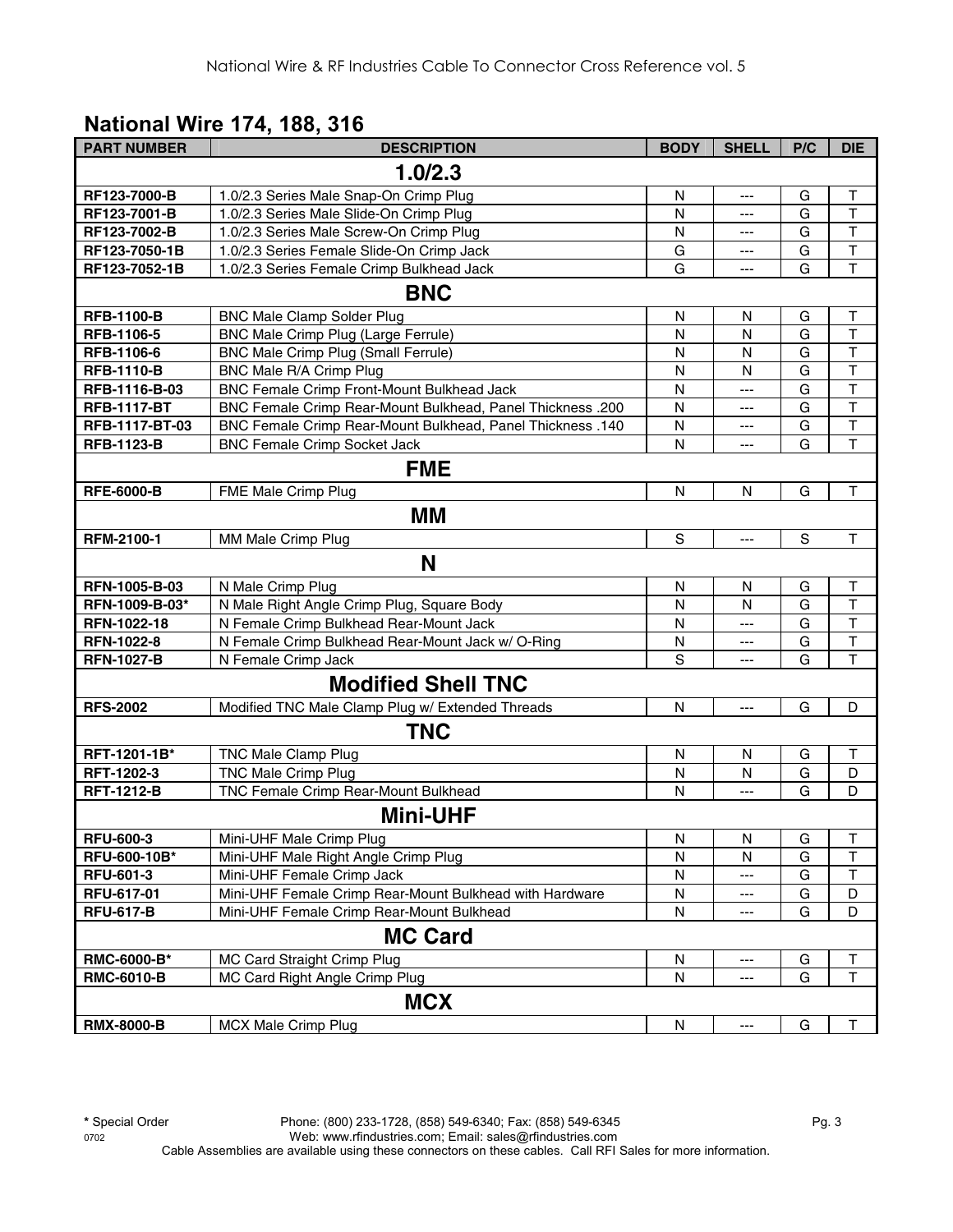| <b>RMX-8000-1B</b> | MCX Male Crimp Plug             | G | $---$ | G |  |
|--------------------|---------------------------------|---|-------|---|--|
| <b>RMX-8010-B</b>  | MCX Male Right Angle Crimp Plug | N | $---$ | G |  |
| <b>RMX-8010-1B</b> | MCX Male Right Angle Crimp Plug | G | $---$ | G |  |
|                    | <b>MMCX</b>                     |   |       |   |  |
| <b>RMX-9000-1B</b> | MMCX Male Crimp Plug            | G | $---$ | G |  |

| <b>PART NUMBER</b>   | <b>DESCRIPTION</b>                                             | <b>BODY</b>  | <b>SHELL</b> | P/C | <b>DIE</b>              |
|----------------------|----------------------------------------------------------------|--------------|--------------|-----|-------------------------|
| <b>RMX-9010-1B</b>   | MMCX Male Right Angle Crimp Plug                               | G            |              | G   | Т                       |
| <b>RMX-9050-1B</b>   | MMCX Female Crimp Jack                                         | G            | ---          | G   | $\top$                  |
|                      | <b>Reverse Polarity</b>                                        |              |              |     |                         |
| <b>RP-1117-BT</b>    | <b>BNC Reverse Polarity Crimp Bulkhead Jack (Male Contact)</b> | N            | N            | G   | Т                       |
| RP-1202-1B           | TNC Reverse Polarity Crimp Plug (Female Contact)               | N            | N            | G   | T                       |
| <b>RP-1212-B</b>     | TNC Reverse Polarity Rear-Mount Crimp B/H Jack (Male Contact)  | N            | N            | G   | T                       |
| <b>RP-1216-B</b>     | TNC Reverse Polarity Crimp Jack (Male Contact)                 | $\mathsf{N}$ | ---          | G   | $\overline{\mathsf{T}}$ |
| <b>RP-3000-B</b>     | SMA Reverse Polarity Crimp Plug (Female Contact)               | $\mathsf{N}$ | N            | G   | $\overline{\mathsf{T}}$ |
| RP-3000-1B           | SMA Reverse Polarity Crimp Plug (Female Contact)               | G            | G            | G   | $\overline{\mathsf{T}}$ |
| RP-3010-1B           | SMA Reverse Polarity Right Angle Crimp Plug (Female Contact)   | G            | G            | G   | $\overline{\mathsf{T}}$ |
| RP-3050-1B           | SMA Reverse Polarity Female Crimp Jack (Male Contact)          | G            | G            | G   | $\mathsf T$             |
| RP-3252-1B           | SMA Reverse Polarity Crimp Bulkhead Jack (Male Contact)        | G            | G            | G   | $\sf T$                 |
| <b>RP-4252-B</b>     | SMB Reverse Polarity Crimp Bulkhead Jack (Female Contact)      | $\mathsf{N}$ | ---          | G   | $\overline{\mathsf{T}}$ |
|                      | <b>SMA</b>                                                     |              |              |     |                         |
| <b>RSA-3000-1B</b>   | SMA Male Crimp Plug                                            | G            | G            | G   | T                       |
| <b>RSA-3000-B</b>    | SMA Male Crimp Plug                                            | N            | N            | G   | $\mathsf T$             |
| <b>RSA-3000-B-SS</b> | SMA Male Crimp Plug                                            | SS           | SS           | G   | $\overline{\mathsf{T}}$ |
| RSA-3000-1B-03       | SMA Male Crimp Plug                                            | G            | SS           | G   | $\overline{\mathsf{T}}$ |
| RSA-3000-7-B*        | SMA Male Crimp Plug                                            | SS           | SS           | G   | $\overline{\mathsf{T}}$ |
| <b>RSA-3010-1B</b>   | SMA Male Right Angle Crimp Plug                                | G            | G            | G   | $\overline{\mathsf{T}}$ |
| RSA-3010-1B-04       | SMA Male Right Angle Crimp Plug                                | G            | SS           | G   | $\overline{\mathsf{T}}$ |
| <b>RSA-3010-B</b>    | SMA Male Right Angle Crimp Plug                                | N            | N            | G   | $\mathsf T$             |
| <b>RSA-3010-B-SS</b> | SMA Male Right Angle Crimp Plug                                | SS           | SS           | G   | $\overline{\mathsf{T}}$ |
| <b>RSA-3050-1B</b>   | SMA Female Crimp Jack                                          | G            | G            | G   | $\overline{\mathsf{T}}$ |
| <b>RSA-3050-B</b>    | SMA Female Crimp Jack                                          | N            | N            | G   | T                       |
| <b>RSA-3100-B</b>    | SMA Male Clamp Solder Plug                                     | $\mathsf{N}$ | ${\sf N}$    | G   | $\overline{\mathsf{T}}$ |
| <b>RSA-3110-B</b>    | SMA Male Right Angle Clamp Plug                                | $\mathsf{N}$ | ${\sf N}$    | G   | $\overline{\mathsf{T}}$ |
| <b>RSA-3252-B</b>    | SMA Female Bulkhead, W/O Gasket                                | N            | N            | G   | $\sf T$                 |
| RSA-3252-B-03        | SMA Female Bulkhead, W/ Gasket                                 | N            | N            | G   | $\overline{\mathsf{T}}$ |
|                      | <b>SMB</b>                                                     |              |              |     |                         |
| <b>RSB-4000-B</b>    | <b>SMB Crimp Plug</b>                                          | N            | ---          | G   | T                       |
| RSB-4000-B-03        | SMB Crimp Plug (See Catalog)                                   | N            | ---          | G   | $\mathsf T$             |
| <b>RSB-4000-1B</b>   | <b>SMB Crimp Plug</b>                                          | G            | ---          | G   | $\overline{\mathsf{T}}$ |
| <b>RSB-4010-B</b>    | SMB Right Angle Crimp Plug                                     | N            | ---          | G   | $\overline{\mathsf{T}}$ |
| <b>RSB-4010-1B</b>   | SMB Right Angle Crimp Plug                                     | G            | ---          | G   | T                       |
| <b>RSB-4050-B</b>    | SMB Crimp Jack                                                 | N            | ---          | G   | I.                      |
| <b>RSB-4050-1B</b>   | SMB Crimp Jack                                                 | G            | ---          | G   | T                       |
| <b>RSB-4055-1B</b>   | SMB Right Angle Crimp Jack                                     | G            | ---          | G   | Τ                       |
| <b>RSB-4100-B</b>    | SMB Clamp Plug                                                 | N            | ---          | G   | T                       |
| <b>RSB-4252-B</b>    | SMB Jack, Crimp Bulkhead, Rear-Mount, W/ D-Flat                | $\mathsf{N}$ | ---          | G   | T                       |
|                      | <b>Reverse Thread</b>                                          |              |              |     |                         |
| RT-3252-1B-04        | SMA Reverse Thread Female Crimp                                | N            | ---          | G   | Τ                       |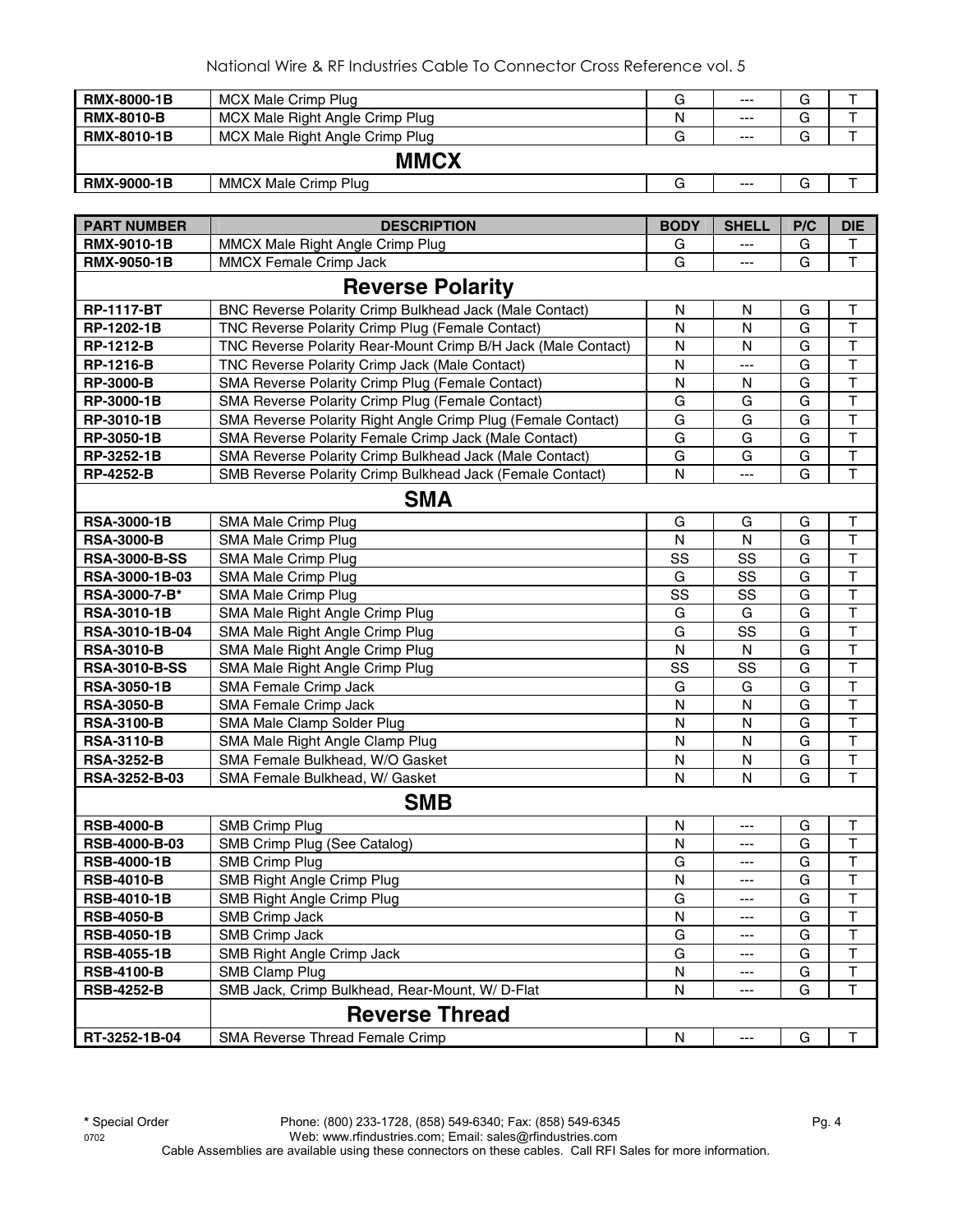#### **National Wire 29, 58, 58A, 58B, 58C**

| <b>PART NUMBER</b>  | <b>DESCRIPTION</b>                                         | <b>BODY</b>    | <b>SHELL</b>   | P/C            | <b>DIE</b>              |
|---------------------|------------------------------------------------------------|----------------|----------------|----------------|-------------------------|
|                     | <b>BNC</b>                                                 |                |                |                |                         |
| RFB-1100-2          | BNC Male Clamp Solder Plug (Captive Pin); UG-88D/U         | N              | N              | G              | D                       |
| <b>RFB-1100-2ST</b> | BNC Clamp Solder Plug(Captive Pin); UG-88/U, C/U, D/U, E/U | S              | S              | G              | $\mathsf T$             |
| <b>RFB-1102-T</b>   | <b>BNC Male Solderless Plug</b>                            | N              | N              | $\mathsf S$    | $\mathsf T$             |
| <b>RFB-1104</b>     | <b>BNC Male Twist-on Plug</b>                              | N              | N              | $\overline{s}$ | D                       |
| RFB-1106-2          | BNC Male Crimp Plug; UG-1785/U                             | N              | $\mathsf{N}$   | G              | D                       |
| <b>RFB-1106-2ST</b> | BNC Male Crimp Plug; UG-1785/U                             | S              | S              | G              | $\mathsf T$             |
| <b>PART NUMBER</b>  | <b>DESCRIPTION</b>                                         | <b>BODY</b>    | <b>SHELL</b>   | P/C            | <b>DIE</b>              |
| <b>RFB-1106-2T</b>  | BNC Male Crimp Plug; UG-1785/U                             | N              | N              | G              | T                       |
| RFB-1106-9          | BNC Male Q/D Univ. Crimp Plug; for BNC, TNC, & N Female    | $\mathsf{N}$   | N              | G              | D                       |
| RFB-1106-C-03       | BNC Male Crimp with BeCu Contact                           | $\mathsf{N}$   | $\mathsf{N}$   | G              | D                       |
| RFB-1110-C-04       | <b>BNC Male Right Angle Clamp Plug</b>                     | $\mathbf S$    | S              | G              | $\overline{\mathsf{T}}$ |
| <b>RFB-1110-S</b>   | BNC Male Right Angle Solder Plug; UG-913/U, A/U            | S              | S              | S              | $\top$                  |
| RFB-1110-1          | <b>BNC Male Right Angle Crimp Plug</b>                     | N              | N              | G              | $\overline{\mathsf{T}}$ |
| RFB-1110-C-04       | <b>BNC Male Right Angle Clamp Plug</b>                     | $\mathbf S$    | S              | G              | $\overline{\mathsf{T}}$ |
| <b>RFB-1117</b>     | <b>BNC Female Crimp Bulkhead Jack</b>                      | $\mathsf{N}$   | ---            | G              | D                       |
| <b>RFB-1121</b>     | <b>BNC Female Twist-on Jack</b>                            | N              | ---            | S              | D                       |
| RFB-1123-1          | <b>BNC Female Crimp Jack</b>                               | N              | ---            | G              | $\mathsf{T}$            |
| <b>RFB-1160</b>     | BNC Wall Plate Flush Mount Crimp Jack                      | N              | ---            | G              | D                       |
| <b>RFB-1161</b>     | BNC Wall Plate Flush Mount Twist on Jack                   | N              | ---            | G              | D                       |
|                     | <b>7/16 Din</b>                                            |                |                |                |                         |
| RFD-1600-2-C        | 7/16 Din Male Clamp Plug Combo Straight or Right Angle     | ${\mathsf S}$  | $\mathbb S$    | S              | $\sf T$                 |
| RFD-1605-2-C        | 7/16 Din Male Crimp Plug Combo Straight or Right Angle     | $\overline{s}$ | $\overline{s}$ | $\overline{s}$ | $\overline{\mathsf{T}}$ |
| RFD-1625-2-C        | 7/16 Din Female Clamp Jack Combo Straight or Right Angle   | $\overline{s}$ | ---            | $\overline{s}$ | $\overline{\mathsf{T}}$ |
| RFD-1630-2-C        | 7/16 Din Female Crimp Jack Combo Straight or Right Angle   | $\mathbf S$    | $---$          | $\mathbf S$    | $\mathsf T$             |
| RFD-1641-2-C*       | 7/16 Din Female 4-Hole Flange Clamp Panel Mount, Combo     | $\mathbf S$    | ---            | S              | T                       |
|                     | Straight or Right Angle                                    |                |                |                |                         |
| RFD-1642-2-C*       | 7/16 Din Female 4-Hole Flange Crimp Panel Mount, Combo     | S              | $---$          | S              | T                       |
|                     | Straight or Right Angle                                    |                |                |                |                         |
|                     | <b>FME</b>                                                 |                |                |                |                         |
| <b>RFE-6000-C</b>   | FME Male Crimp                                             | N              | ---            | G              | $\top$                  |
| RFE-6000-6C*        | FME Male Crimp, Black                                      | $\mathsf C$    | ---            | G              | $\top$                  |
| <b>RFE-6050-C</b>   | FME Female Crimp                                           | N              | $---$          | G              | $\top$                  |
| RFE-6050-6C*        | FME Female Crimp, Black                                    | C              | ---            | G              | T                       |
|                     | N                                                          |                |                |                |                         |
| <b>RFN-1000-N</b>   | N Male Solder Clamp Plug; UG-536 B/U                       | N              | N              | G              | $\top$                  |
| <b>RFN-1000-1S</b>  | N Male Solder Clamp Plug; UG-536 A/U                       | S              | $\mathbf S$    | G              | $\top$                  |
| <b>RFN-1001-S</b>   | N Male Solder Plug                                         | S              | S              | G              | $\sf T$                 |
| <b>RFN-1005-2N</b>  | N Male Crimp Plug                                          | N              | N              | G              | $\mathsf T$             |
| <b>RFN-1005-3C</b>  | N Male Crimp Plug                                          | ${\sf S}$      | S              | G              | $\sf T$                 |
| <b>RFN-1005-5</b>   | N Male Crimp Plug (Quick Disconnect)                       | S              | S              | G              | $\sf T$                 |
| <b>RFN-1009-C</b>   | N Male Right Angle Crimp Plug                              | S              | S              | G              | $\sf T$                 |
| RFN-1009-C-03       | N Male Right Angle Crimp Plug, Square Body                 | S              | S              | G              | $\top$                  |
| RFN-1021-6          | N Female Chassis, 4-Hole Flange, Solder Clamp              | S              | ---            | G              | $\sf T$                 |
| <b>RFN-1022-8-C</b> | N Female Crimp Blkhd, Rear Mount w/ O-Ring, for RG-58/U    | N              | ---            | G              | $\sf T$                 |
| <b>RFN-1025-1</b>   | N Female Cable Clamp Jack; UG-536B/U                       | S              | ---            | G              | $\mathsf T$             |
| <b>RFN-1027</b>     | N Female Crimp Cable Jack                                  | $\mathbf S$    | ---            | G              | $\mathsf T$             |
|                     | <b>Modified Shell SMA</b>                                  |                |                |                |                         |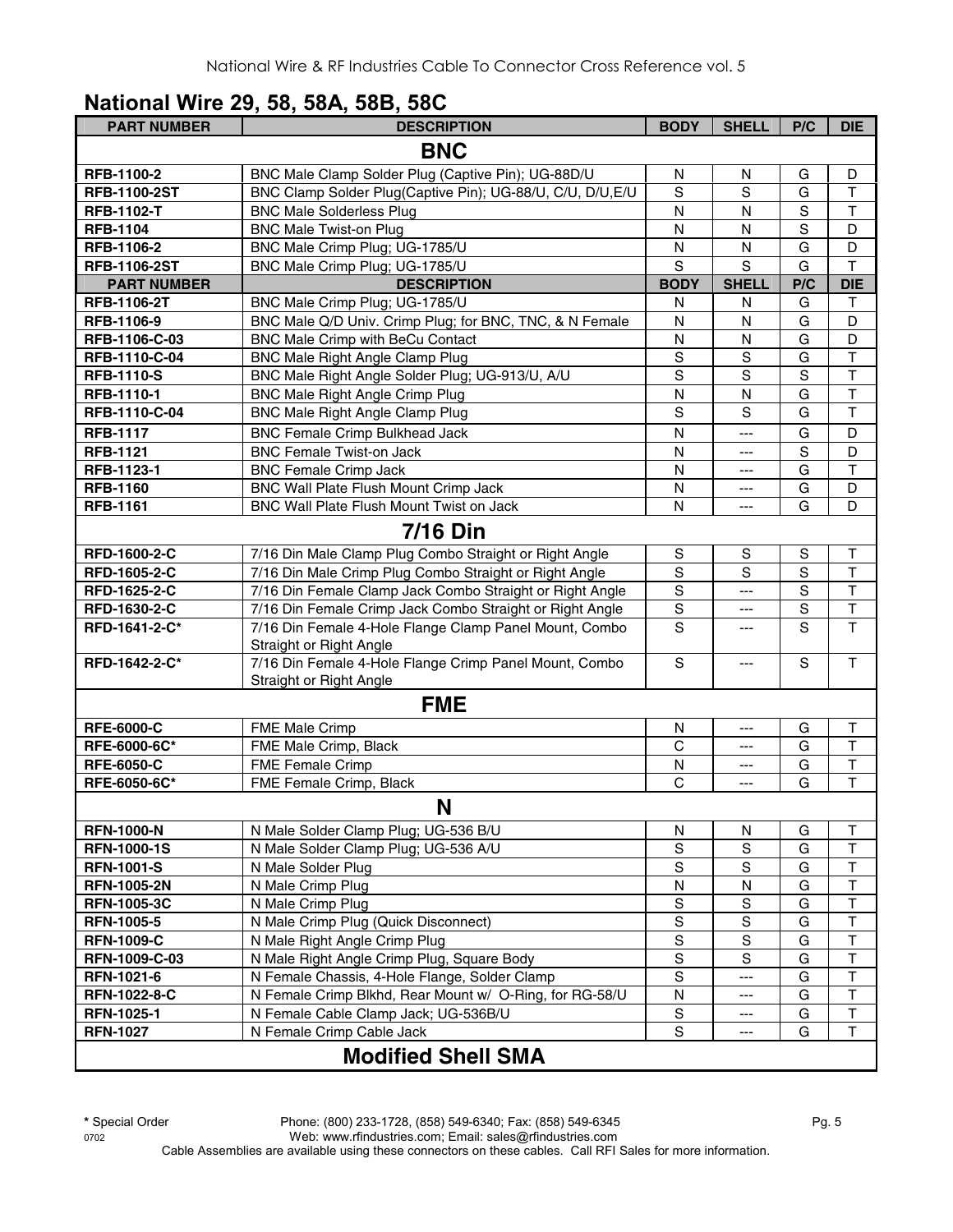| <b>RFS-2006</b>    | SMA Male Right Angle Crimp with Modified Shell                      | N            | $---$        | G            | $\mathsf{T}$ |  |  |
|--------------------|---------------------------------------------------------------------|--------------|--------------|--------------|--------------|--|--|
| <b>TNC</b>         |                                                                     |              |              |              |              |  |  |
| <b>RFT-1200</b>    | TNC Male Clamp Solder Plug; MS39012/26-0101                         | N            | N            | S            | т            |  |  |
| RFT-1202-2         | TNC Male Crimp Plug (Captive Pin); MS39012/26-0011                  | $\mathsf{N}$ | N            | G            | D            |  |  |
| <b>RFT-1202-2B</b> | TNC Male Crimp Plug (Black Body); MS39012/26-001                    | $\mathsf{C}$ | C            | G            | D            |  |  |
| <b>RFT-1202-2T</b> | TNC Male Crimp Plug (Captive Pin); MS39012/26-0011                  | $\mathsf{N}$ | N            | G            | $\top$       |  |  |
| RFT-1202-5         | TNC Male Crimp Plug; (Quick Disconnect)                             | $\mathsf{N}$ | N            | G            | D            |  |  |
| <b>RFT-1204</b>    | <b>TNC Male Solderless Plug</b>                                     | N            | N            | S            | D            |  |  |
| <b>RFT-1206</b>    | TNC Male Twist on Plug; AMP 2221983-7                               | N            | N            | S            | D            |  |  |
| <b>RFT-1212</b>    | TNC Female Crimp Bulkhead Jack; MS39012/23329/4-14                  | N            | ---          | G            | D            |  |  |
| <b>RFT-1214</b>    | <b>TNC Female Twist on Cable Jack</b>                               | N            | $---$        | S            | D            |  |  |
| RFT-1216-1         | TNC Female Crimp Cable Jack; MS39012/27-0504                        | N            | $---$        | G            | D            |  |  |
| <b>RFT-1218</b>    | TNC Male R/A Crimp Plug; MS39012/30-0504                            | N            | N            | G            | $\mathsf{T}$ |  |  |
| <b>PART NUMBER</b> | <b>DESCRIPTION</b>                                                  | <b>BODY</b>  | <b>SHELL</b> | P/C          | <b>DIE</b>   |  |  |
|                    | <b>UHF</b>                                                          |              |              |              |              |  |  |
| <b>RFU-500</b>     | UHF Solder Plug; PL-259; Use with RFU-530 Reducer                   | S            | N            | S            | Dap          |  |  |
| <b>RFU-501</b>     | UHF Solder Plug; PL-259; Use with RFU-530-S Reducer                 | S            | S            | S            | т            |  |  |
| <b>RFU-504</b>     | UHF Male Push on Ferrule (No Installation Tools); PL-259            | N            | N            | S            | Dap          |  |  |
| <b>RFU-505</b>     | <b>UHF Male Crimp Plug</b>                                          | $\mathsf{N}$ | N            | S            | Dap          |  |  |
| <b>RFU-505-ST</b>  | <b>UHF Male Crimp Plug</b>                                          | S            | S            | S            | $\top$       |  |  |
| <b>RFU-505-5</b>   | UHF Male Crimp Plug (Short Crimp)                                   | N            | N            | $\mathsf{N}$ | D            |  |  |
| <b>RFU-520</b>     | UHF Female Cable Clamp Jack                                         | N            | ---          | S            | $\top$       |  |  |
| <b>RFU-527</b>     | <b>UHF Female Crimp</b>                                             | N            | N            | S            | D            |  |  |
| <b>RFU-527-T</b>   | <b>UHF Female Crimp Jack</b>                                        | N            | $---$        | S            | $\mathsf T$  |  |  |
| <b>RFU-530</b>     | Adapter/Reducer; Use with RFU-500                                   | N            | $---$        | $---$        | $---$        |  |  |
| <b>RFU-530-S</b>   | Adapter/Reducer; Use with RFU-501                                   | S            | ---          | ---          | ---          |  |  |
| <b>RFU-530-Z*</b>  | Adapter/Reducer; Use with RFU-500 & 501                             | N            |              | ---          | ---          |  |  |
|                    | <b>Mini-UHF</b>                                                     |              |              |              |              |  |  |
| <b>RFU-600</b>     | Mini-UHF Push-on Ferrule Plug (No Installation Tools                | N            | N            | S            | $\mathsf{T}$ |  |  |
|                    | Needed)                                                             |              |              |              |              |  |  |
| <b>RFU-600-1</b>   | Mini-UHF Male Crimp Plug; (AMP Drawn Metal Type)                    | N            | N.           | S            | D            |  |  |
| <b>RFU-600-2</b>   | Mini-UHF Male Crimp Plug, Short, Black Chrome; Onaglass<br>Antennas | C            | C            | G            | D            |  |  |
| <b>RFU-600-5</b>   | Mini-UHF Male Crimp Plug (Quick Disconnect)                         | N            | N            | G            | D            |  |  |
| <b>RFU-600-6</b>   | Mini-UHF Male Crimp Plug; AMP 2266-001, Amphenol 81-<br>115         | N            | N            | S            | D            |  |  |
| <b>RFU-600-10C</b> | Mini-UHF Male R/A Crimp Plug                                        | N            | N            | G            | Т            |  |  |
| <b>RFU-601-1</b>   | Mini-UHF Female Crimp Jack                                          | N            |              | G            | D            |  |  |
| <b>RFU-617-C</b>   | Mini-UHF Female Crimp Rear Mount Bulkhead Jack                      | $\mathsf{N}$ |              | G            | D            |  |  |
|                    | <b>Reverse Polarity</b>                                             |              |              |              |              |  |  |
| <b>RP-1005-C</b>   | N Reverse Polarity Male Crimp Plug (Female Contact)                 | N            | N            | G            | Т            |  |  |
| <b>RP-1106-C</b>   | BNC Reverse Polarity Male Crimp Plug (Female Contact)               | N            | N            | G            | T            |  |  |
| <b>RP-1117-C</b>   | BNC Reverse Polarity Crimp Bulkhead Jack (Male Contact)             | N            |              | G            | T            |  |  |
| <b>RP-1202-C</b>   | TNC Reverse Polarity Male Crimp Plug (Female Contact)               | N            | N            | G            | T            |  |  |
| <b>RP-1212-C</b>   | TNC Reverse Polarity Crimp Bulkhead Jack (Male Contact)             | N            |              | G            | T            |  |  |
| <b>RP-3000-C</b>   | SMA Reverse Polarity Male Crimp Plug (Female Contact)               | N            | N            | G            | T            |  |  |
| RP-3000-1C         | SMA Reverse Polarity Male Crimp Plug (Female Contact)               | G            | G            | G            | T            |  |  |
| RP-3010-1C         | SMA Reverse Polarity R/A Crimp Plug (Female Contact)                | G            | G            | G            | T            |  |  |
| RP-3050-1C         | SMA Reverse Polarity Crimp Jack (Male Contact)                      | N            | ---          | G            | $\sf T$      |  |  |
| RP-3252-1C         | SMA Reverse Polarity Crimp Bulkhead Jack (Male Contact)             | G            | ---          | G            | $\top$       |  |  |
|                    | <b>SMA</b>                                                          |              |              |              |              |  |  |
| <b>RSA-3000-C</b>  | SMA Male Crimp Plug                                                 | N            | N            | G            | $\top$       |  |  |
|                    |                                                                     |              |              |              |              |  |  |

**\*** Special Order Phone: (800) 233-1728, (858) 549-6340; Fax: (858) 549-6345 Pg. 6

0702 Web: www.rfindustries.com; Email: sales@rfindustries.com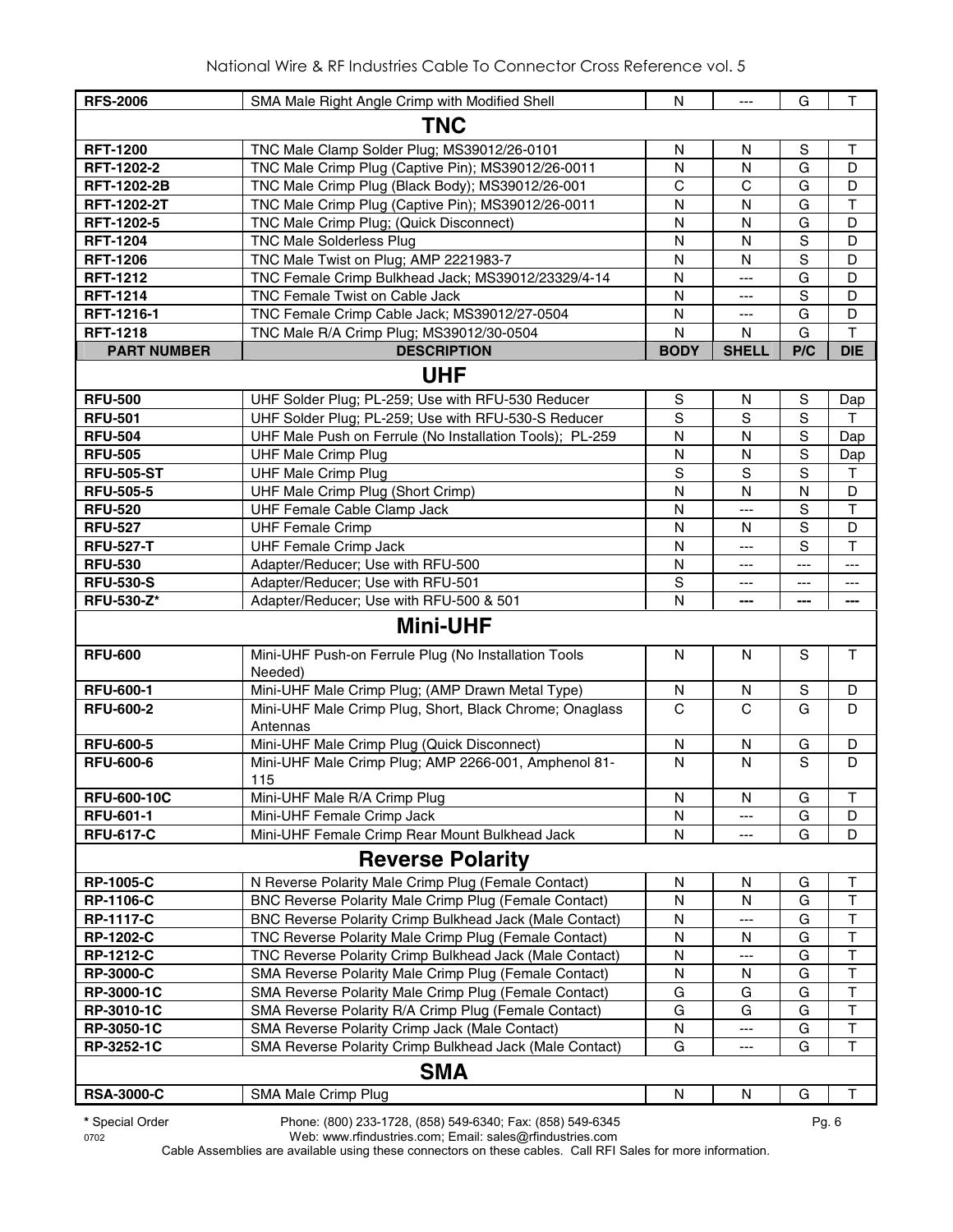National Wire & RF Industries Cable To Connector Cross Reference vol. 5

| <b>RSA-3000-1C</b> | SMA Male Crimp Plug, Three Piece             | N            | G           | G   | т          |
|--------------------|----------------------------------------------|--------------|-------------|-----|------------|
| <b>RSA-3010-C</b>  | SMA Male R/A Crimp Plug                      | N            | N           | G   |            |
| <b>RSA-3050-C</b>  | <b>SMA Female Crimp</b>                      | N            | ---         | G   |            |
| <b>RSA-3060-C*</b> | SMA Female Right Angle Crimp Jack            | N            |             | G   | т          |
| <b>RSA-3100-C</b>  | SMA Male Clamp Solder Plug                   | N            | N           | G   |            |
| <b>RSA-3110-C</b>  | SMA Male Right Angle Clamp Plug              | N            | N           | G   | т          |
| <b>RSA-3220-C*</b> | SMA Male Crimp Bulkhead, 2-Hole Flange       | N            | N           | G   | т          |
| <b>RSA-3230-C*</b> | SMA Male Crimp Bulkhead, 4-Hole Flange       | N            | N           | G   | т          |
| RSA-3252-1C*       | SMA Female Crimp Bulkhead                    | G            | ---         | G   | т          |
| <b>RSA-3252-C</b>  | SMA Female Crimp Bulkhead                    | N            | ---         | G   | т          |
| <b>RSA-3260-C</b>  | SMA Female Crimp Bulkhead, 2-Hole Flange     | N            | ---         | G   | т          |
| <b>RSA-3270-C</b>  | SMA Female Crimp Bulkhead, 4-Hole Flange     | N            | ---         | G   |            |
|                    | <b>Reverse Thread</b>                        |              |             |     |            |
| <b>RT-1005-C</b>   | N Reverse Thread Male Crimp Plug             | N            | N           | G   |            |
| RT-1009-C-03       | N Reverse Thread Right Angle Male Crimp Plug | N            | N           | G   |            |
| <b>PART NUMBER</b> | <b>DESCRIPTION</b>                           | <b>SHELL</b> | <b>BODY</b> | P/C | <b>DIE</b> |
| <b>RT-1200-C</b>   | TNC Reverse Thread Male Clamp Plug           | N            | N           | S   | т          |
| <b>RT-1202-C</b>   | TNC Reverse Thread Male Crimp Plug           | N            | N           | G   | D          |
| RT-3000-1C         | SMA Reverse Thread Male Crimp Plug           | N            | N           | G   |            |

#### **National Wire 55, 55A, 142, 223**

| <b>PART NUMBER</b>   | <b>DESCRIPTION</b>                                                                    | <b>SHELL</b>   | <b>BODY</b>    | P/C            | <b>DIE</b>              |
|----------------------|---------------------------------------------------------------------------------------|----------------|----------------|----------------|-------------------------|
|                      | <b>BNC</b>                                                                            |                |                |                |                         |
| RFB-1100-2           | <b>BNC Male Clamp Plug</b>                                                            | N              | N              | G              | D                       |
| <b>RFB-1100-2ST</b>  | <b>BNC Male Clamp Plug</b>                                                            | S              | S              | G              | $\mathsf T$             |
| <b>RFB-1102-T</b>    | <b>BNC Male Solderless Clamp Plug</b>                                                 | N              | N              | S              | $\overline{\mathsf{T}}$ |
| <b>RFB-1106-C1ST</b> | <b>BNC Male Crimp Plug</b>                                                            | S              | S              | G              | $\top$                  |
| RFB-1106-2TC1        | <b>BNC Male Crimp Plug</b>                                                            | N              | N              | G              | T                       |
| <b>RFB-1106-C1</b>   | <b>BNC Male Crimp</b>                                                                 | N              | N              | G              | D                       |
| RFB-1110-C-04        | <b>BNC Male Right Angle Clamp Plug</b>                                                | S              | S              | G              | $\overline{\mathsf{T}}$ |
| <b>RFB-1110-C1</b>   | BNC Male Right Angle Crimp Plug, RG-55                                                | N              | N              | G              | $\mathsf T$             |
| <b>RFB-1117-C1</b>   | BNC Female Crimp Rear Mount Bulkhead Jack                                             | N              | ---            | G              | D                       |
| RFB-1123-C1          | <b>BNC Female Crimp</b>                                                               | N              | $\overline{a}$ | $\overline{G}$ | $\overline{\mathsf{T}}$ |
|                      | <b>7/16 Din</b>                                                                       |                |                |                |                         |
| RFD-1600-2-C1        | 7/16 Din Male Clamp Plug Combo Straight or Right Angle                                | $\mathbb S$    | S              | $\mathbb S$    | Τ                       |
| RFD-1605-2-C1        | 7/16 Din Male Crimp Plug Combo Straight or Right Angle                                | $\overline{s}$ | $\overline{s}$ | $\overline{s}$ | $\overline{\mathsf{T}}$ |
| RFD-1611-2-C1*       | 7/16 Din Male Crimp Rear Mount Bulkhead Plug                                          | $\mathbf S$    | $\overline{s}$ | $\overline{s}$ | $\overline{\mathsf{T}}$ |
| RFD-1625-2-C1        | 7/16 Din Female Clamp Jack Combo Straight or Right Angle                              | S              | $\overline{a}$ | $\overline{s}$ | $\overline{\mathsf{T}}$ |
| RFD-1630-2-C1        | 7/16 Din Female Crimp Jack Combo Straight or Right Angle                              | $\overline{s}$ | ---            | $\overline{s}$ | $\overline{\mathsf{T}}$ |
| RFD-1641-2-C1*       | 7/16 Din Female 4-Hole Flange Panel Mount Clamp Jack Combo<br>Straight or Right Angle | $\overline{s}$ | ---            | $\overline{s}$ | $\mathsf{T}$            |
| RFD-1642-2-C1*       | 7/16 Din Female 4-Hole Flange Panel Mount Crimp Jack Combo<br>Straight or Right Angle | S              | $---$          | S              | $\mathsf{T}$            |
|                      | N                                                                                     |                |                |                |                         |
| <b>RFN-1000-N</b>    | N Male Clamp Plug                                                                     | N              | N              | G              | $\sf T$                 |
| <b>RFN-1000-1S</b>   | N Male Clamp Plug                                                                     | $\mathbf S$    | S              | G              | $\overline{\mathsf{T}}$ |
| <b>RFN-1001-S</b>    | N Male Solder Plug                                                                    | $\mathbf S$    | S              | G              | $\mathsf T$             |
| <b>RFN-1005-C1</b>   | N Male Crimp Plug                                                                     | S              | N              | G              | $\overline{\mathsf{T}}$ |
| RFN-1005-3C1         | N Male Crimp Plug                                                                     | S              | S              | G              | $\mathsf{T}$            |
| <b>RFN-1005-5C1</b>  | N Male Quick Disconnect Crimp Plug                                                    | $\mathbf S$    | S              | G              | $\mathsf T$             |
| <b>RFN-1009-C1</b>   | N Male R/A Crimp Plug                                                                 | $\mathbf S$    | S              | G              | $\top$                  |
| RFN-1021-6           | N Female 4-Hole Flange Panel Mount Clamp Jack                                         | S              | ---            | G              | $\overline{1}$          |

**\*** Special Order Phone: (800) 233-1728, (858) 549-6340; Fax: (858) 549-6345 Pg. 7

0702 Web: www.rfindustries.com; Email: sales@rfindustries.com Cable Assemblies are available using these connectors on these cables. Call RFI Sales for more information.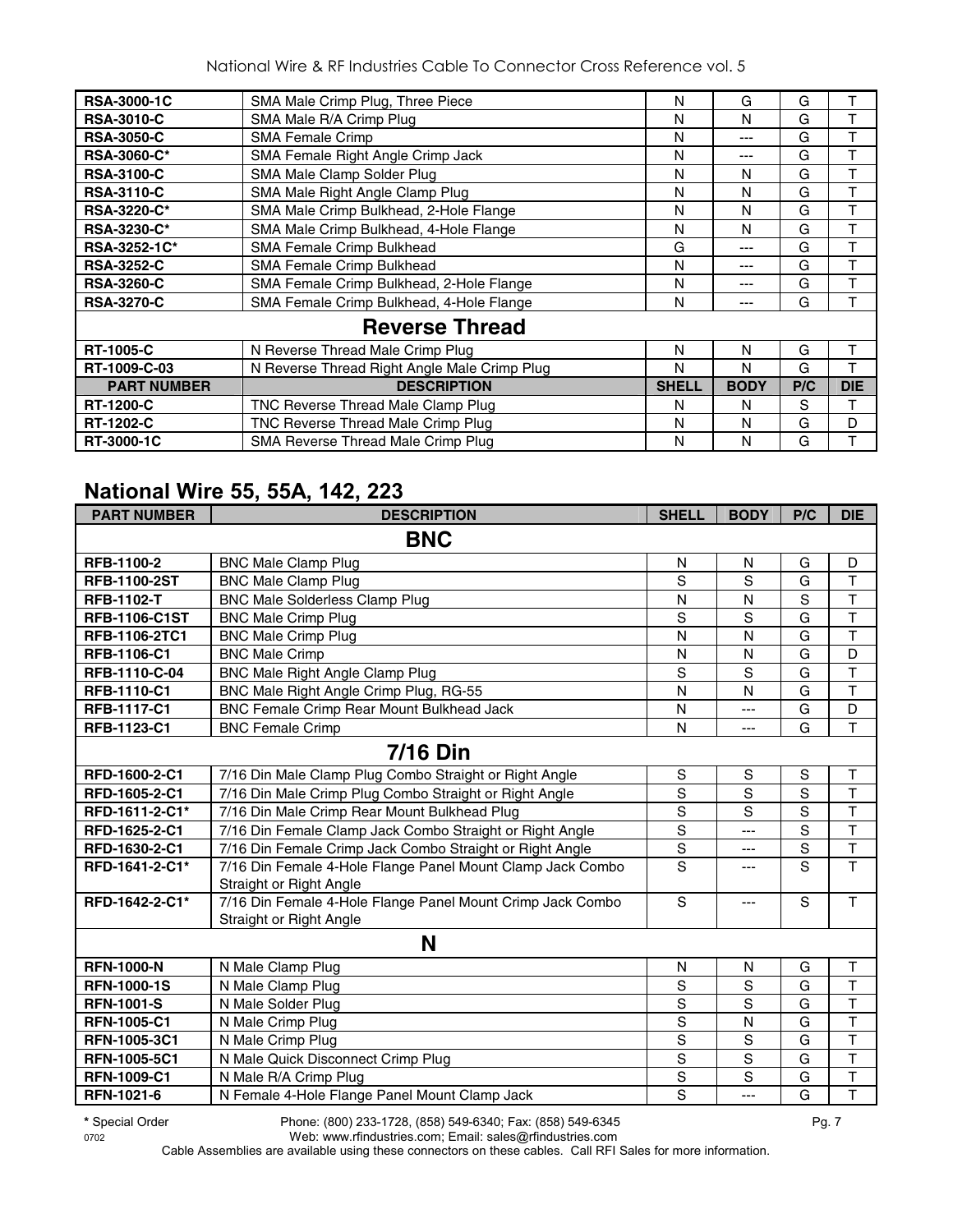| RFN-1022-8-C1                  | N Female Crimp, Rear Mount Bulkhead, RG-142/U                       | N              | ---                   | G           | Τ                                      |
|--------------------------------|---------------------------------------------------------------------|----------------|-----------------------|-------------|----------------------------------------|
| <b>RFN-1025-1</b>              | N Female Clamp Jack                                                 | S              | ---                   | G           | T                                      |
| RFN-1027-C1                    | N Female Crimp Jack                                                 | $\overline{s}$ | $\overline{a}$        | G           | $\overline{\mathsf{T}}$                |
|                                | <b>TNC</b>                                                          |                |                       |             |                                        |
| <b>RFT-1200</b>                | TNC Male Clamp Plug                                                 | $\mathsf{N}$   | $\mathsf{N}$          | G           | $\top$                                 |
| <b>RFT-1202-C1</b>             | <b>TNC Male Crimp Plug</b>                                          | $\mathsf{N}$   | N                     | G           | D                                      |
| RFT-1202-2TC1                  | TNC Male Crimp, RG-142/U                                            | N              | N                     | G           | $\top$                                 |
| RFT-1212-C1                    | TNC Female Crimp Bulkhead Jack, Rear Mount with D-Flat & O-<br>Ring | N              | $\overline{a}$        | G           | D                                      |
| RFT-1216-C1                    | <b>TNC Female Crimp Jack</b>                                        | N              | $\scriptstyle \cdots$ | G           | D                                      |
| RFT-1218-C1                    | TNC Male R/A Crimp Plug                                             | $\mathsf{N}$   | N                     | G           | T                                      |
|                                | <b>UHF</b>                                                          |                |                       |             |                                        |
| <b>RFU-500</b>                 | UHF Solder Plug, PL-259                                             | S              | N                     | S           | Dap                                    |
| <b>RFU-501</b>                 | UHF Solder Plug, PL-259                                             | S              | S                     | $\mathbf S$ | T                                      |
| <b>RFU-505-C1</b>              | <b>UHF Male Crimp</b>                                               | $\mathsf{N}$   | $\mathsf{N}$          | S           | Dap                                    |
| <b>RFU-520</b>                 | <b>UHF Female Clamp Jack</b>                                        | $\mathsf{N}$   | $\overline{a}$        | S           | Т                                      |
| <b>PART NUMBER</b>             | <b>DESCRIPTION</b>                                                  | <b>SHELL</b>   | <b>BODY</b>           | P/C         | <b>DIE</b>                             |
| <b>RFU-530</b>                 | Reducer/Adapter, Use with RFU-500 & 501; UG-175/U                   | ---            | N                     | $---$       | $\qquad \qquad - -$                    |
| <b>RFU-530-S</b>               | Reducer/Adapter, Use with RFU-500 & 501; UG-175/U                   | $---$          | S                     | ---         | $\overline{\phantom{a}}$               |
| <b>RFU-530-Z*</b>              | Reducer/Adapter, Use with RFU-500 & 501; UG-175/U                   | ---            | N                     | ---         | $\qquad \qquad \cdots$                 |
|                                | <b>Mini-UHF</b>                                                     |                |                       |             |                                        |
| RFU-600-1C1                    | Mini-UHF Male Crimp Plug                                            | N              | N                     | G           | D                                      |
| <b>RFU-600-6C1</b>             | Mini-UHF Male Crimp Plug                                            | N              | $\mathsf{N}$          | S           | D                                      |
| RFU-600-10C1                   | Mini-UHF Male R/A Crimp Plug                                        | N              | N                     | G           | $\top$                                 |
| <b>RFU-601-C1</b>              | Mini-UHF Female Crimp Jack, Die-cast Zinc                           | $\mathsf{N}$   | ---                   | S           | D                                      |
|                                | <b>Reverse Polarity</b>                                             |                |                       |             |                                        |
| RP-1005-C1                     | N Reverse Polarity Crimp Plug (Female Contact)                      | N              | N                     | G           | Τ                                      |
| RP-1202-C1                     | TNC Reverse Polarity Crimp Plug (Female Contact)                    | N              | N                     | G           | $\top$                                 |
| RP-1212-C1                     | TNC Reverse Polarity Rear Mount B/H Crimp Jack (Male Contact)       | N              | $---$                 | G           | $\top$                                 |
| RP-3000-C1                     | SMA Reverse Polarity Crimp Plug (Female Contact)                    | N              | N                     | G           | $\mathsf T$                            |
| RP-3000-1C1                    | SMA Reverse Polarity Crimp Plug (Female Contact)                    | G              | G                     | G           | $\mathsf T$                            |
| RP-3010-1C1                    | SMA Reverse Polarity Right Angle Crimp Plug (Female Contact)        | G              | G                     | G           | T                                      |
| RP-3050-1C1                    | SMA Reverse Polarity Female Crimp Jack (Male Contact)               | G              | ---                   | G           | $\overline{\mathsf{T}}$                |
| RP-3252-1C1                    | SMA Reverse Polarity Bulkhead Crimp Jack (Male Contact)             | G              | $\overline{a}$        | G           | $\overline{1}$                         |
|                                | <b>SMA</b>                                                          |                |                       |             |                                        |
| RSA-3000-C1                    | SMA Male Crimp Plug                                                 | N              | N                     | G           | Τ                                      |
| RSA-3010-1C1                   | SMA Male Right Angle Crimp                                          | G              | G                     | G           | T                                      |
| <b>RSA-3010-C1</b>             | SMA Male Right Angle Crimp                                          | N              | N                     | G           | $\mathsf T$                            |
| <b>RSA-3050-C1</b>             | SMA Female Crimp Jack                                               | N              | ---                   | G           | $\top$                                 |
| <b>RSA-3100-C</b>              | SMA Male Clamp Plug                                                 | N              | N                     | G           | $\mathsf T$<br>$\overline{\mathsf{T}}$ |
| <b>RSA-3110-C</b>              | SMA Male Right Angle Clamp Plug                                     | ${\sf N}$      | N                     | G           |                                        |
| RSA-3252-1C1                   | SMA Female Crimp Rear Mount Bulkhead Jack                           | G<br>N         | ---                   | G           | $\overline{\mathsf{T}}$<br>T           |
| RSA-3252-C1                    | SMA Female Crimp Rear Mount Bulkhead Jack                           |                | ---                   | G           |                                        |
|                                | <b>Reverse Thread</b>                                               |                |                       |             |                                        |
| RT-1005-C1<br>RT-1009-C1-03    | N Reverse Thread Male Crimp Plug                                    | N              | N                     | G<br>G      | Τ<br>$\overline{\mathsf{T}}$           |
|                                | N Reverse Thread Male Right Angle Crimp Plug                        | ${\sf N}$      | ${\sf N}$             |             | $\mathsf T$                            |
| <b>RT-1200-C</b><br>RT-1202-C1 | TNC Reverse Thread Male Crimp Plug                                  | N              | N<br>$\mathsf{N}$     | G           | $\mathsf T$                            |
|                                | TNC Reverse Thread Male Crimp Plug                                  | N<br>G         |                       | G<br>G      | $\mathsf T$                            |
| RT-3000-1C1                    | SMA Reverse Thread Male Crimp Plug                                  |                | G                     |             |                                        |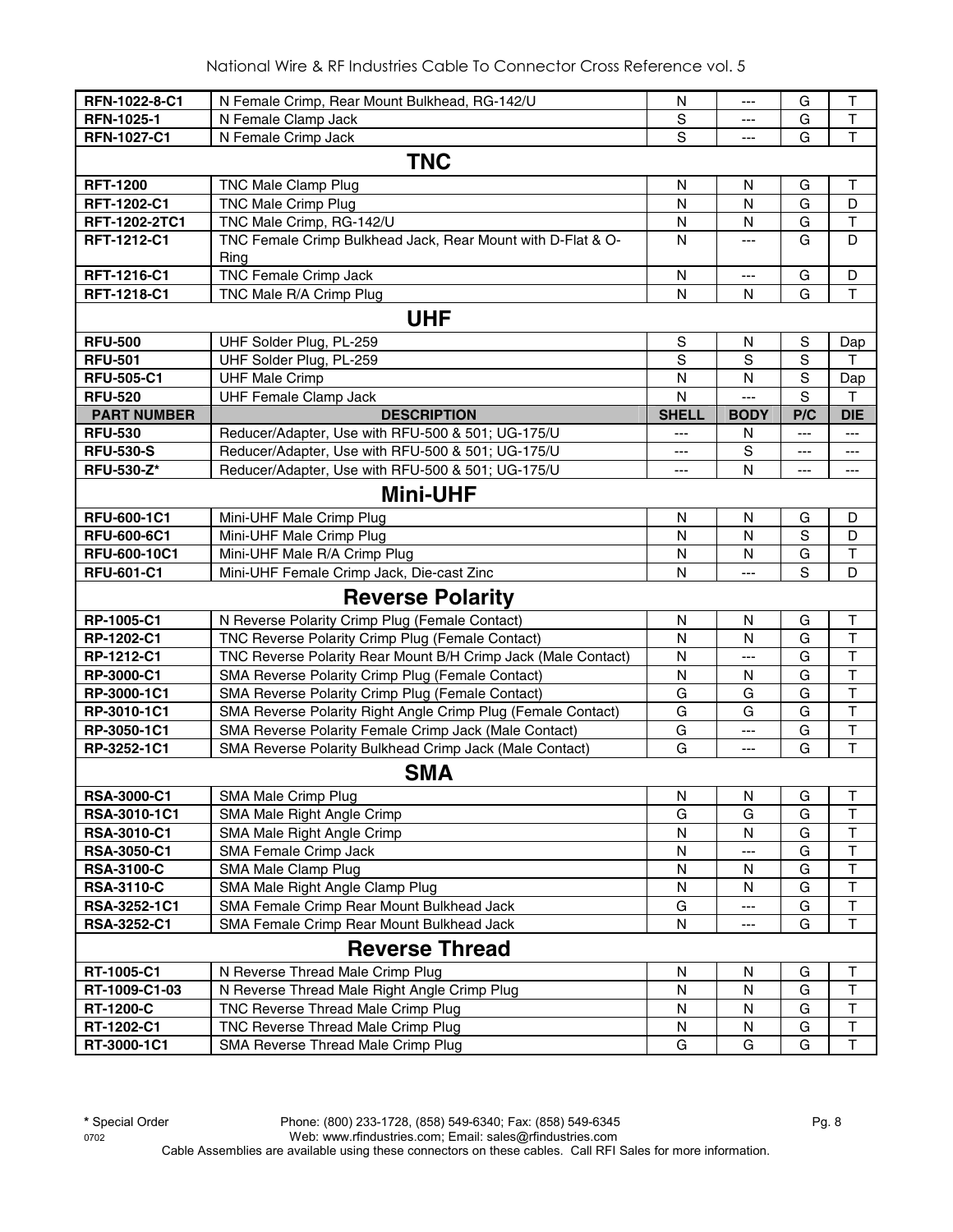# **National Wire 59, 59A, 59B, 62, 62A, 62C, 210**

| <b>PART NUMBER</b> | <b>DESCRIPTION</b>                               | <b>BODY</b>  | <b>SHELL</b> | P/C | <b>DIE</b> |
|--------------------|--------------------------------------------------|--------------|--------------|-----|------------|
|                    | <b>BNC</b>                                       |              |              |     |            |
| <b>RFB-1701-D</b>  | <b>BNC Male Clamp Plug</b>                       | N            | N            | G   | T          |
| <b>RFB-1705</b>    | <b>BNC Male Twist-on Plug</b>                    | N            | N            | S   | D          |
| RFB-1706-9         | <b>BNC Male Crimp Plug (Quick Disconnect)</b>    | N            | N            | G   | D          |
| <b>RFB-1707-D</b>  | <b>BNC Male Crimp Plug</b>                       | N            | N            | G   | T          |
| <b>RFB-1707-2</b>  | BNC Male Crimp Plug; UG-1789/U                   | N            | N            | G   | D          |
| <b>RFB-1709-D*</b> | <b>BNC Male Right Angle Clamp Plug</b>           | N            | N            | G   | T          |
| <b>RFB-1710-D</b>  | <b>BNC Male Right Angle Crimp Plug</b>           | N            | N            | G   | T          |
| RFB-1710-D-05*     | BNC Male Right Angle Twist On Plug               | N            | N            | G   | T          |
| <b>RFB-1717</b>    | <b>BNC Female Crimp Rear Mount Bulkhead Jack</b> | N            | ---          | G   | D          |
| <b>RFB-1717-D</b>  | BNC Female Crimp Rear Mount Bulkhead Jack        | N            | ---          | G   | T          |
| <b>RFB-1720</b>    | BNC Female Solder Clamp Socket; UG-261/U         | N            | ---          | S   | T          |
| <b>RFB-1720-D*</b> | <b>BNC Female Clamp Jack</b>                     | N            | ---          | G   | T          |
| <b>RFB-1722</b>    | <b>BNC Female Twist-on Socket Jack</b>           | N            | ---          | S   | D          |
| <b>RFB-1724</b>    | <b>BNC Female Crimp Jack</b>                     | N            | ---          | G   | D          |
| <b>RFB-1724-D</b>  | <b>BNC Female Crimp Jack</b>                     | N            | ---          | G   | т          |
|                    |                                                  |              |              |     |            |
| <b>PART NUMBER</b> | <b>DESCRIPTION</b>                               | <b>SHELL</b> | <b>BODY</b>  | P/C | <b>DIE</b> |
| <b>RFB-1760</b>    | <b>BNC Wall Plate Flush Mount Crimp Jack</b>     | N            | ---          | G   | D          |
| <b>RFB-1761</b>    | BNC Wall Plate Flush Mount Twist-on Jack         | N            | ---          | G   | D          |

|                     | Mini Bayonet                                         |                |                |             |                         |
|---------------------|------------------------------------------------------|----------------|----------------|-------------|-------------------------|
| <b>RFM-2000</b>     | Mini-Bayonet Female Crimp Cable Jack; Kings KM-59-23 | N              | $\overline{a}$ | G           | T                       |
|                     | N                                                    |                |                |             |                         |
| <b>RFN-1001-S</b>   | N Male Solder Plug                                   | S              | S              | G           | T                       |
| <b>RFN-1904-1N</b>  | N Male Clamp Solder Plug; UG-603/U, A/U              | N              | Ν              | G           | $\overline{1}$          |
| <b>RFN-1904-1S</b>  | N Male Clamp Solder Plug; UG-603/U, A/U              | S              | S              | G           | T                       |
| <b>RFN-1907-2S</b>  | N Male Crimp Plug                                    | $\overline{s}$ | S              | G           | $\overline{\mathsf{T}}$ |
|                     | <b>TNC</b>                                           |                |                |             |                         |
| <b>RFT-1801*</b>    | <b>TNC Male Clamp Solder Plug</b>                    | N              | N              | S           | т                       |
| RFT-1803-1          | TNC Male Crimp Plug (Captive Pin); MS39012/26-0012   | N              | N              | G           | D                       |
| <b>RFT-1805</b>     | TNC Male Solderless Plug; Amphenol 31-5061           | $\mathsf{N}$   | N              | S           | D                       |
| <b>RFT-1807</b>     | TNC Male Twist on Plug; AMP 221983-1                 | N              | N              | $\mathbf S$ | D                       |
| <b>RFT-1813</b>     | TNC Female Crimp Bulkhead; MS39012/28-0012           | $\mathsf{N}$   | ---            | G           | D                       |
| <b>RFT-1815</b>     | TNC Female Twist on Cable Jack                       | N              | ---            | S           | D                       |
|                     | <b>UHF</b>                                           |                |                |             |                         |
| <b>RFU-500</b>      | UHF Solder Plug; PL-259; Use with RFU-531 Reducer    | S              | N              | S           | Dap                     |
| <b>RFU-501</b>      | UHF Solder Plug; PL-259; Use with RFU-531-S Reducer  | S              | S              | S           | T                       |
| <b>RFU-506</b>      | <b>UHF Male Crimp Plug</b>                           | N              | N              | S           | Dap                     |
| <b>RFU-520-D-03</b> | <b>UHF Female Clamp Jack</b>                         | N              | $---$          | G           | T                       |
| <b>RFU-531</b>      | Adapter/Reducer; Use with RFU-500                    | $\mathsf{N}$   | N              | ---         | ---                     |
| <b>RFU-531-S</b>    | Adapter/Reducer; Use with RFU-501                    | ---            | S              | ---         | ---                     |
| <b>RFU-531-Z*</b>   | Adapter/Reducer; Use with RFU-501                    | $---$          | S              | $---$       | ---                     |
|                     | <b>Mini-UHF</b>                                      |                |                |             |                         |
| <b>RFU-601-5</b>    | Mini-UHF Female Crimp Jack                           | N              | ---            | S           | T                       |
|                     | <b>MHV</b>                                           |                |                |             |                         |
| <b>RHV-100-D</b>    | Medium High Voltage Male Clamp Plug                  | N              | N              | G           | $\mathsf T$             |
| <b>RHV-106-D</b>    | Medium High Voltage Male Crimp Plug                  | N              | N              | G           | T                       |
| <b>RHV-124-D</b>    | Medium High Voltage Female Clamp Jack                | N              | ---            | G           | $\overline{\mathsf{T}}$ |

**\*** Special Order Phone: (800) 233-1728, (858) 549-6340; Fax: (858) 549-6345 Pg. 9

0702 Web: www.rfindustries.com; Email: sales@rfindustries.com Cable Assemblies are available using these connectors on these cables. Call RFI Sales for more information.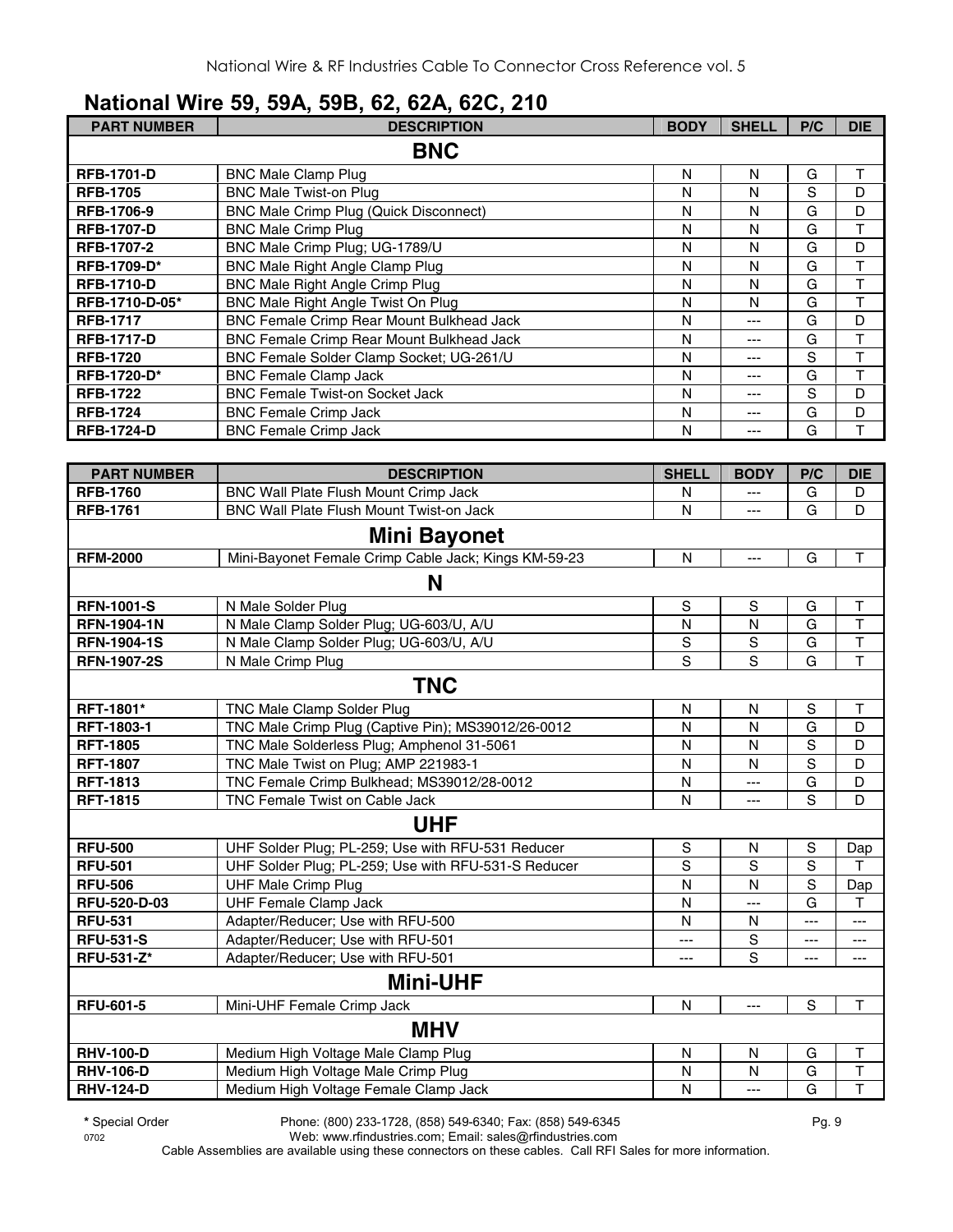#### **National Wire 140, 302**

| <b>PART NUMBER</b>  | <b>DESCRIPTION</b>                               | <b>BODY</b> | <b>SHELL</b> | P/C    | <b>DIE</b> |
|---------------------|--------------------------------------------------|-------------|--------------|--------|------------|
|                     | <b>BNC</b>                                       |             |              |        |            |
| <b>RFB-1707-D2</b>  | <b>BNC Male Crimp Plug</b>                       | Ν           | N            |        |            |
| <b>RFB-1717-D2*</b> | <b>BNC Female Crimp Rear Mount Bulkhead Jack</b> | Ν           | $---$        | $\sim$ |            |

#### **National Wire 8, 8A, 213**

| <b>PART NUMBER</b>  | <b>DESCRIPTION</b>                                                                 | <b>BODY</b>    | <b>SHELL</b>   | P/C            | <b>DIE</b>              |
|---------------------|------------------------------------------------------------------------------------|----------------|----------------|----------------|-------------------------|
|                     | <b>BNC</b>                                                                         |                |                |                |                         |
| <b>RFB-1101-1EN</b> | BNC Male Clamp Solder Plug; UG-959A/U                                              | N              | N              | G              | D                       |
|                     | <b>7/16 Din</b>                                                                    |                |                |                |                         |
| RFD-1600-2-E        | Male Clamp Combination Connector Straight or Right Angle                           | S              | S              | S              | Τ                       |
| RFD-1605-2-E        | Male Crimp Combination Connector Straight or Right Angle                           | S              | S              | S              | $\overline{\mathsf{T}}$ |
| RFD-1625-2-E        | Female Clamp Combination Connector Straight or Right Angle                         | $\mathsf S$    | $---$          | $\mathbf S$    | $\top$                  |
| RFD-1630-2-E        | Female Crimp Combination Connector Straight or Right Angle                         | $\overline{s}$ | $\overline{a}$ | $\overline{S}$ | T                       |
| RFD-1641-2-E*       | Female 4 Hole Flange Clamp Combination Connector Straight or                       | $\overline{s}$ | $\overline{a}$ | $\overline{s}$ | $\overline{\mathsf{T}}$ |
|                     | <b>Right Angle</b>                                                                 |                |                |                |                         |
| <b>PART NUMBER</b>  | <b>DESCRIPTION</b>                                                                 | <b>BODY</b>    | <b>SHELL</b>   | P/C            | <b>DIE</b>              |
| RFD-1642-2-E*       | Female 4 Hole Flange Crimp Combination Connector Straight or<br><b>Right Angle</b> | S              |                | S              | T.                      |
|                     | N                                                                                  |                |                |                |                         |
| <b>RFN-1001-S</b>   | N Male Solder Plug                                                                 | S              | S              | G              | Τ                       |
| <b>RFN-1002-1N</b>  | N Male Solder Clamp Plug                                                           | N              | $\mathsf{N}$   | G              | $\overline{\mathsf{T}}$ |
| <b>RFN-1002-1S</b>  | N Male Solder Clamp Plug                                                           | S              | $\overline{s}$ | G              | T                       |
| <b>RFN-1006-3E</b>  | N Male Crimp Plug; UG-1681/U                                                       | S              | S              | G              | $\overline{\mathsf{T}}$ |
| <b>RFN-1008-3E</b>  | N Male Right Angle Clamp Plug                                                      | S              | S              | G              | $\top$                  |
| <b>RFN-1009-3E</b>  | N Male Right Angle Crimp Plug                                                      | S              | S              | G              | $\mathsf T$             |
| RFN-1021-7*         | N Female 4-Hole Flange Panel Mount Clamp                                           | $\overline{s}$ | ---            | G              | $\overline{\mathsf{T}}$ |
| RFN-1024-1          | N Female Cable Clamp Jack; UG-23D/U, F/U                                           | $\overline{s}$ | ---            | G              | $\overline{\mathsf{T}}$ |
| <b>RFN-1028</b>     | N Female Crimp Jack                                                                | $\overline{s}$ | $\overline{a}$ | G              | $\overline{\mathsf{T}}$ |
|                     | <b>TNC</b>                                                                         |                |                |                |                         |
| RFT-1218-E*         | TNC Male Right Angle Crimp Plug                                                    | $\mathsf{N}$   | N              | G              | T                       |
| <b>RFT-1219-E</b>   | TNC Male Right Angle Clamp Plug                                                    | $\mathsf{N}$   | $\mathsf{N}$   | G              | $\overline{\mathsf{T}}$ |
|                     | <b>UHF</b>                                                                         |                |                |                |                         |
| <b>RFU-500</b>      | UHF Solder Plug; PL-259                                                            | S              | N              | $\mathbf S$    | Dap                     |
| <b>RFU-501</b>      | UHF Solder Plug; PL-259                                                            | $\overline{s}$ | S              | $\overline{s}$ | $\top$                  |
| <b>RFU-503</b>      | UHF Male, Waterproof Plug (w/ Silicon Rubber O-Rings / Seals);<br>PL-259           | N              | $\mathsf{N}$   | $\overline{s}$ | T                       |
| <b>RFU-507</b>      | <b>UHF Male Crimp Plug</b>                                                         | N              | $\mathsf{N}$   | S              | Dap                     |
| <b>RFU-507-S</b>    | <b>UHF Male Crimp Plug</b>                                                         | S              | $\mathbf S$    | $\mathbf S$    | Dap                     |
| <b>RFU-507-ST</b>   | <b>UHF Male Crimp Plug</b>                                                         | $\overline{S}$ | $\mathbf S$    | $\overline{s}$ | T                       |
| <b>RFU-520-1E</b>   | UHF Female Cable Clamp Jack                                                        | N              | ---            | S              | T                       |
|                     | <b>MHV</b>                                                                         |                |                |                |                         |
| <b>RHV-100-E</b>    | Medium High Voltage Male Clamp Plug                                                | $\mathsf{N}$   | $\mathsf{N}$   | G              | $\top$                  |

## **National Wire 9, 9A, 9B, 87A, 115A, 225**

| <b>PART NUMBER</b> | <b>DESCRIPTION</b>                                         | <b>BODY</b> | <b>SHELL</b> | P/C | <b>DIE</b> |
|--------------------|------------------------------------------------------------|-------------|--------------|-----|------------|
| * Special Order    | Phone: (800) 233-1728, (858) 549-6340; Fax: (858) 549-6345 |             |              |     | Pa. 10     |

0702 Web: www.rfindustries.com; Email: sales@rfindustries.com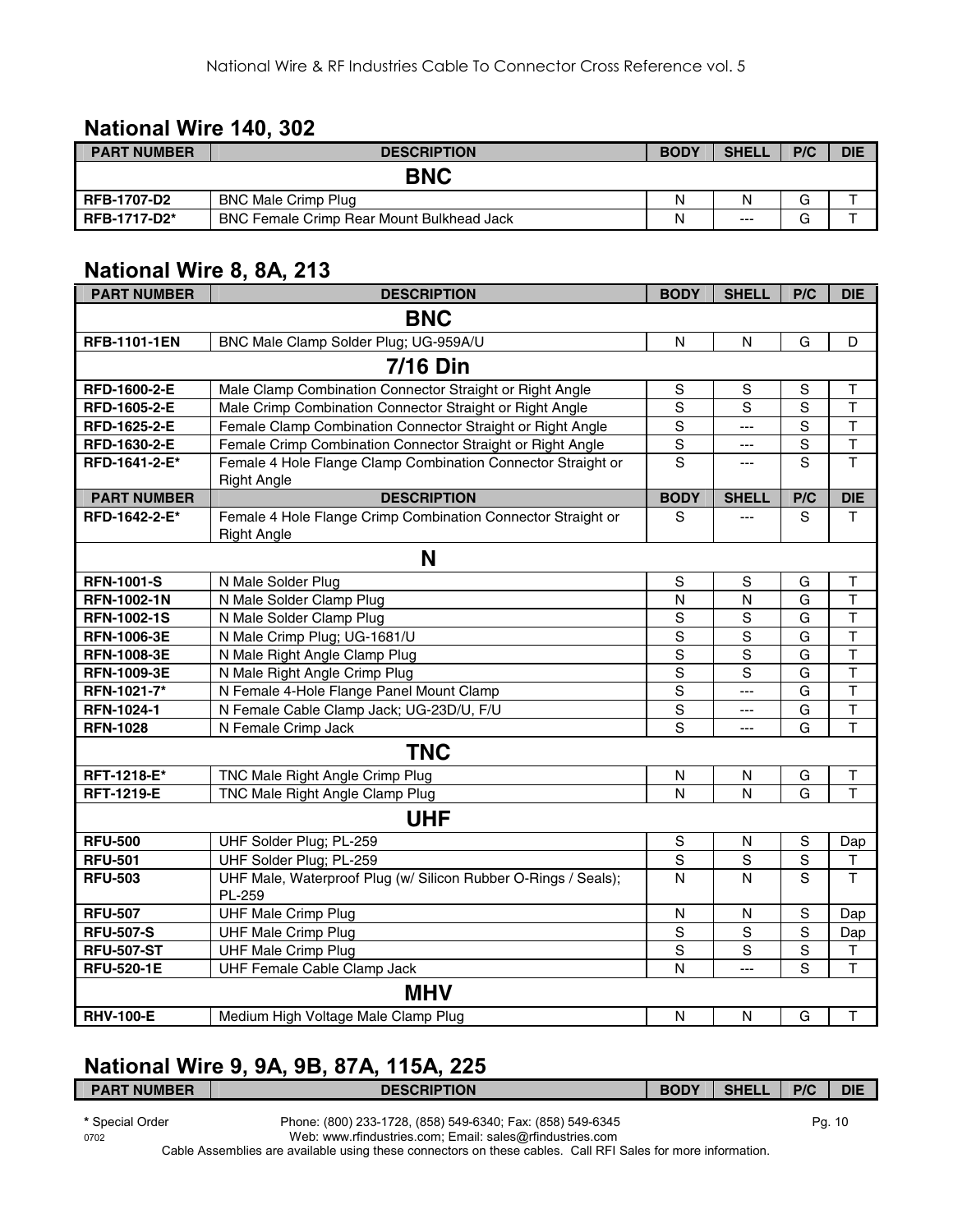|                    | N                                                                        |   |       |   |     |  |  |  |
|--------------------|--------------------------------------------------------------------------|---|-------|---|-----|--|--|--|
| <b>RFN-1001-S</b>  | N Male Solder Plug                                                       | S | S     | G |     |  |  |  |
| <b>RFN-1006-3F</b> | N Male Crimp Plug; UG-1682/U                                             | S | S     | G |     |  |  |  |
| <b>RFN-1009-3F</b> | N Male R/A Crimp Plug                                                    | S | S     | G |     |  |  |  |
|                    | <b>UHF</b>                                                               |   |       |   |     |  |  |  |
| <b>RFU-500</b>     | UHF Solder Plug; PL-259                                                  | S | N     | S | Dap |  |  |  |
| <b>RFU-501</b>     | UHF Solder Plug; PL-259                                                  | S | S     | S |     |  |  |  |
| <b>RFU-503</b>     | UHF Male, Waterproof Plug (w/ Silicon Rubber O-Rings / Seals);<br>PL-259 | N | N     | S |     |  |  |  |
| <b>RFU-507-STF</b> | UHF Male Crimp Plug                                                      | S | S     | S |     |  |  |  |
| <b>RFU-520-1E</b>  | UHF Female Cable Clamp Jack                                              | N | $---$ | S |     |  |  |  |

#### **National Wire 165**

| <b>PART NUMBER</b>  | <b>DESCRIPTION</b>                                                               | <b>BODY</b>    | <b>SHELL</b>            | P/C            | <b>DIE</b>              |
|---------------------|----------------------------------------------------------------------------------|----------------|-------------------------|----------------|-------------------------|
|                     | <b>BNC</b>                                                                       |                |                         |                |                         |
| <b>RFB-1101-1SI</b> | <b>BNC Male Clamp Plug</b>                                                       | S              | S                       | G              | T                       |
|                     | <b>7/16 Din</b>                                                                  |                |                         |                |                         |
| RFD-1600-2-E        | 7/16 Din Male Clamp Plug Combo Straight or Right Angle                           | S              | S                       | S              | т                       |
| <b>RFD-1604-2I</b>  | 7/16 Din Male Crimp Plug Combo Straight or Right Angle                           | $\overline{s}$ | $\overline{s}$          | S              | $\mathsf T$             |
| RFD-1605-2-E        | 7/16 Din Male Crimp Plug Combo Straight or Right Angle                           | $\overline{s}$ | $\overline{s}$          | S              | $\mathsf{T}$            |
| <b>PART NUMBER</b>  | <b>DESCRIPTION</b>                                                               | <b>BODY</b>    | <b>SHELL</b>            | P/C            | <b>DIE</b>              |
| RFD-1625-2-E        | 7/16 Din Female Clamp Jack Combo Straight or Right Angle                         | S              | $---$                   | S              | $\mathsf T$             |
| RFD-1630-2-E        | 7/16 Din Female Clamp Jack Combo Straight or Right Angle                         | ${\mathsf S}$  | ---                     | S              | $\top$                  |
| RFD-1641-2-E*       | 7/16 Din Female 4 Hole Flange Clamp Jack Combo Straight or<br><b>Right Angle</b> | S              | ---                     | S              | T                       |
| RFD-1642-2-E*       | 7/16 Din Female 4 Hole Flange Crimp Jack Combo Straight or<br><b>Right Angle</b> | $\mathbf S$    | $\overline{a}$          | S              | T                       |
|                     | N                                                                                |                |                         |                |                         |
| <b>RFN-1001-S</b>   | N Male Solder Plug                                                               | $\mathsf S$    | ${\mathsf S}$           | G              | T                       |
| <b>RFN-1002-1SI</b> | N Male Solder Clamp Plug                                                         | $\overline{s}$ | $\overline{s}$          | G              | $\mathsf T$             |
| <b>RFN-1006-3I</b>  | N Male Crimp Plug; UG-1681/U                                                     | $\overline{s}$ | $\mathsf S$             | G              | $\overline{\mathsf{T}}$ |
| <b>RFN-1009-31</b>  | N Male Right Angle Crimp Plug                                                    | $\mathsf S$    | S                       | G              | $\mathsf T$             |
| <b>RFN-1024-1SI</b> | N Female Cable Clamp Jack; UG-23D/U, F/U                                         | $\mathsf S$    | ---                     | G              | $\top$                  |
| <b>RFN-1028-SI</b>  | N Female Crimp Cable Jack; UG-1688/U                                             | S              | ---                     | G              | T                       |
|                     | <b>TNC</b>                                                                       |                |                         |                |                         |
| RFT-1201-l*         | <b>TNC Male Clamp Plug</b>                                                       | N              | $\mathsf{N}$            | G              | $\mathsf{T}$            |
| <b>RFT-1201-SI</b>  | <b>TNC Male Clamp Plug</b>                                                       | S              | S                       | G              | $\mathsf T$             |
| <b>RFT-1214-I</b>   | TNC Female Clamp Jack                                                            | N              | $\overline{a}$          | G              | $\mathsf{T}$            |
|                     | <b>UHF</b>                                                                       |                |                         |                |                         |
| <b>RFU-500</b>      | <b>UHF Male Solder Plug</b>                                                      | S              | N                       | $\mathbf S$    | Dap                     |
| <b>RFU-501</b>      | <b>UHF Male Solder Plug</b>                                                      | $\overline{s}$ | S                       | $\overline{s}$ | $\sf T$                 |
| <b>RFU-503</b>      | UHF Male Clamp Plug, Waterproof w/Silicon Rubber O-Rings                         | N              | N                       | S              | $\mathsf T$             |
| <b>RFU-507-SI</b>   | <b>UHF Male Crimp Plug</b>                                                       | S              | S                       | $\mathbf S$    | $\overline{\mathsf{T}}$ |
| <b>RFU-520-I*</b>   | <b>UHF Female Clamp Jack</b>                                                     | N              | $---$                   | S              | T                       |
|                     | <b>Reverse Polarity</b>                                                          |                |                         |                |                         |
| RP-1006-3I          | N Reverse Polarity Male Crimp Plug                                               | N              | $\overline{\mathsf{N}}$ | G              | $\mathsf T$             |
| RP-1028-I           | N Reverse Polarity Female Crimp Jack                                             | N              | N                       | G              | $\overline{\mathsf{T}}$ |
| RP-1202-I           | TNC Reverse Polarity Male Crimp Plug                                             | N              | $\overline{a}$          | G              | $\overline{\mathsf{T}}$ |
| <b>RP-1216-I</b>    | TNC Reverse Polarity Female Crimp Jack                                           | N              | $\overline{a}$          | G              | $\top$                  |
| <b>RP-3000-I</b>    | SMA Reverse Polarity Male Crimp Plug                                             | N              | N                       | G              | T                       |
| * Special Order     | Phone: (800) 233-1728, (858) 549-6340; Fax: (858) 549-6345                       |                |                         |                | Pg. 11                  |

0702 Web: www.rfindustries.com; Email: sales@rfindustries.com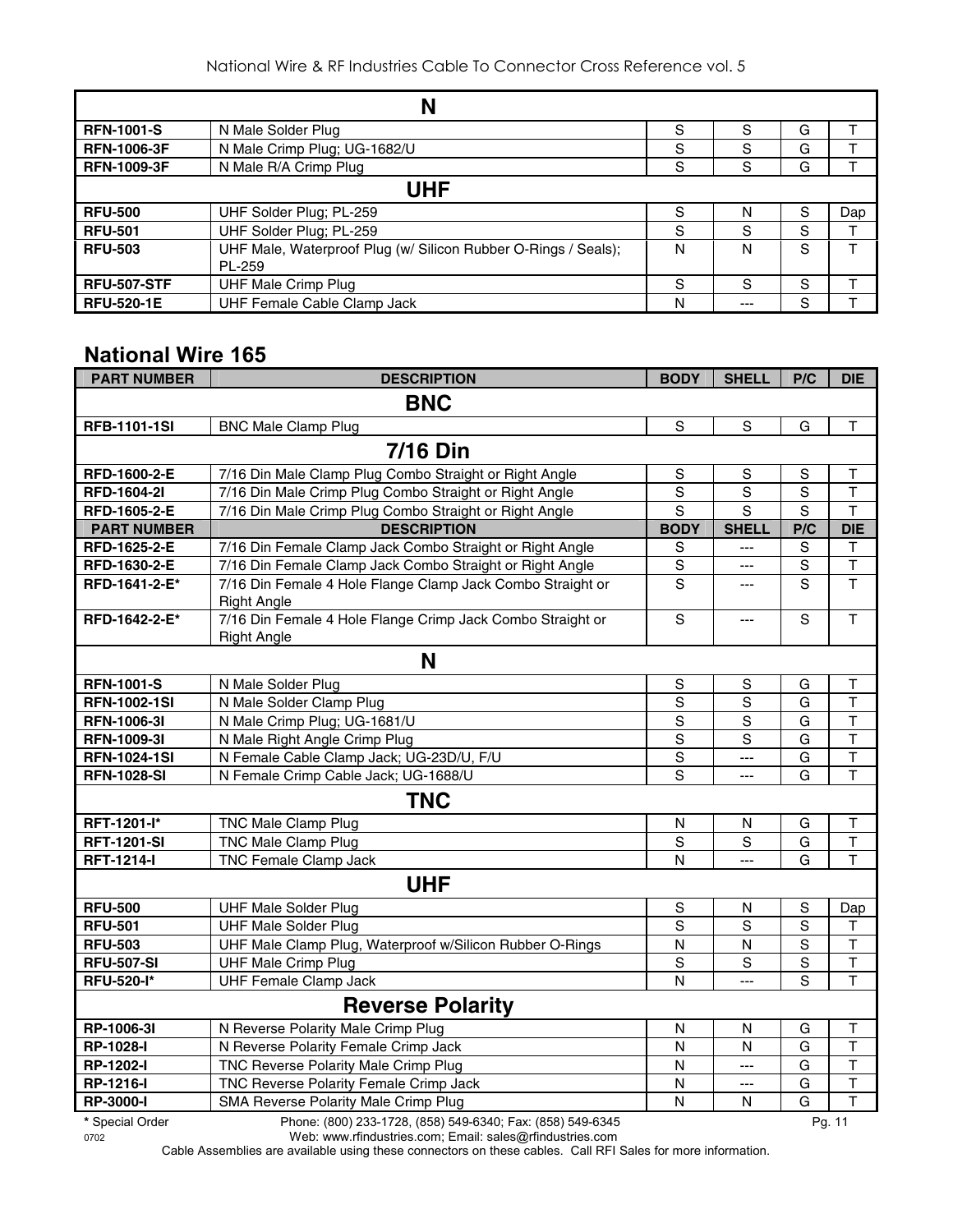|                        | <b>CRA</b><br>JIII               |  |                   |  |
|------------------------|----------------------------------|--|-------------------|--|
| <b>A-3000-l</b><br>RS/ | <b>SMA</b><br>Plua<br>Male Crimp |  | $\epsilon =$<br>๛ |  |

#### **National Wire 304**

| <b>PART NUMBER</b>      | <b>DESCRIPTION</b>                    | <b>BODY</b> | <b>SHELL</b> | P/C | <b>DIE</b> |  |  |  |
|-------------------------|---------------------------------------|-------------|--------------|-----|------------|--|--|--|
|                         | <b>BNC</b>                            |             |              |     |            |  |  |  |
|                         | BNC Male Clamp Solder Plug: UG-959A/U |             | N            | G   |            |  |  |  |
|                         |                                       |             |              |     |            |  |  |  |
| <b>RFN-1006-L6</b>      | N Male Crimp Plug                     | N           | N            | G   |            |  |  |  |
| <b>Reverse Polarity</b> |                                       |             |              |     |            |  |  |  |
| RP-1202-L6              | TNC Reverse Polarity Male Crimp Plug  | N           | N            | G   |            |  |  |  |

#### **National Wire 122**

| <b>PART NUMBER</b> | <b>DESCRIPTION</b>                                       | <b>BODY</b>  | <b>SHELL</b> | P/C | <b>DIE</b> |  |
|--------------------|----------------------------------------------------------|--------------|--------------|-----|------------|--|
|                    | <b>BNC</b>                                               |              |              |     |            |  |
| <b>RFB-1107-7</b>  | BNC Male Crimp Plug; for Motorola White PTFE             | N            | N            | G   |            |  |
|                    | N                                                        |              |              |     |            |  |
| <b>RFN-1005-7</b>  | N Male Crimp Plug; for Motorola White PTFE               | S            | S            | G   |            |  |
|                    | <b>TNC</b>                                               |              |              |     |            |  |
| <b>PART NUMBER</b> | <b>DESCRIPTION</b>                                       | <b>SHELL</b> | <b>BODY</b>  | P/C | <b>DIE</b> |  |
| <b>RFT-1202-7</b>  | TNC Male Crimp Plug; for Motorola White PTFE             | N            | N            | Gl  | D          |  |
| <b>RFT-1202-7T</b> | TNC Male Crimp Plug; for Motorola White PTFE             | N            | N            | Gl  |            |  |
|                    | <b>Mini-UHF</b>                                          |              |              |     |            |  |
| <b>RFU-600-7</b>   | Mini-UHF Male Crimp Plug; for Motorola White PTFE        | N            | N            | G   |            |  |
|                    | <b>SMA</b>                                               |              |              |     |            |  |
| <b>RSA-3010-7</b>  | SMA Male Right Angle Crimp Plug; for Motorola White PTFE | N            | N            | G   | т          |  |

#### **National Wire 54, 54A**

| <b>PART NUMBER</b>  | <b>DESCRIPTION</b>                        | <b>BODY</b> | <b>SHELL</b> | P/C | <b>DIE</b> |
|---------------------|-------------------------------------------|-------------|--------------|-----|------------|
|                     | <b>BNC</b>                                |             |              |     |            |
| <b>RFB-1101-1P</b>  | <b>BNC Male Clamp Plug</b>                | N           | N            | S   | т          |
| <b>RFB-1107-1P</b>  | <b>BNC Male Crimp Plug</b>                | N           | N            | G   | D          |
| <b>RFB-1110-P</b>   | <b>BNC Male Right Angle Crimp Plug</b>    | N           | N            | G   | т          |
| <b>RFB-1124-1P</b>  | <b>BNC Female Crimp Jack</b>              | Ν           | ---          | G   | D          |
|                     | N                                         |             |              |     |            |
| <b>RFN-1001-S</b>   | N Male Solder Plug                        | S           | S            | G   | т          |
| <b>RFN-1004-1SP</b> | N Male Clamp Plug                         | S           | S            | G   |            |
| <b>RFN-1007-2SP</b> | N Male Crimp Plug                         | S           | S            | G   | т          |
| <b>RFN-1009-P</b>   | N Male Right Angle Crimp Plug             | N           | N            | G   | Т          |
| <b>RFN-1026-1P</b>  | N Female Clamp Jack                       | S           | ---          | G   | T          |
| <b>RFN-1029-SP</b>  | N Female Crimp Jack                       | S           | ---          | G   | т          |
|                     | <b>TNC</b>                                |             |              |     |            |
| <b>RFT-1201-1P</b>  | TNC Male Clamp Plug                       | N           | N            | G   | т          |
| <b>RFT-1203-1P</b>  | <b>TNC Male Crimp Plug</b>                | N           | N            | G   | D          |
| <b>RFT-1213-P</b>   | TNC Female Crimp Rear Mount Bulkhead Jack | N           | ---          | S   | D          |

0702 Web: www.rfindustries.com; Email: sales@rfindustries.com

**<sup>\*</sup>** Special Order Phone: (800) 233-1728, (858) 549-6340; Fax: (858) 549-6345 Pg. 12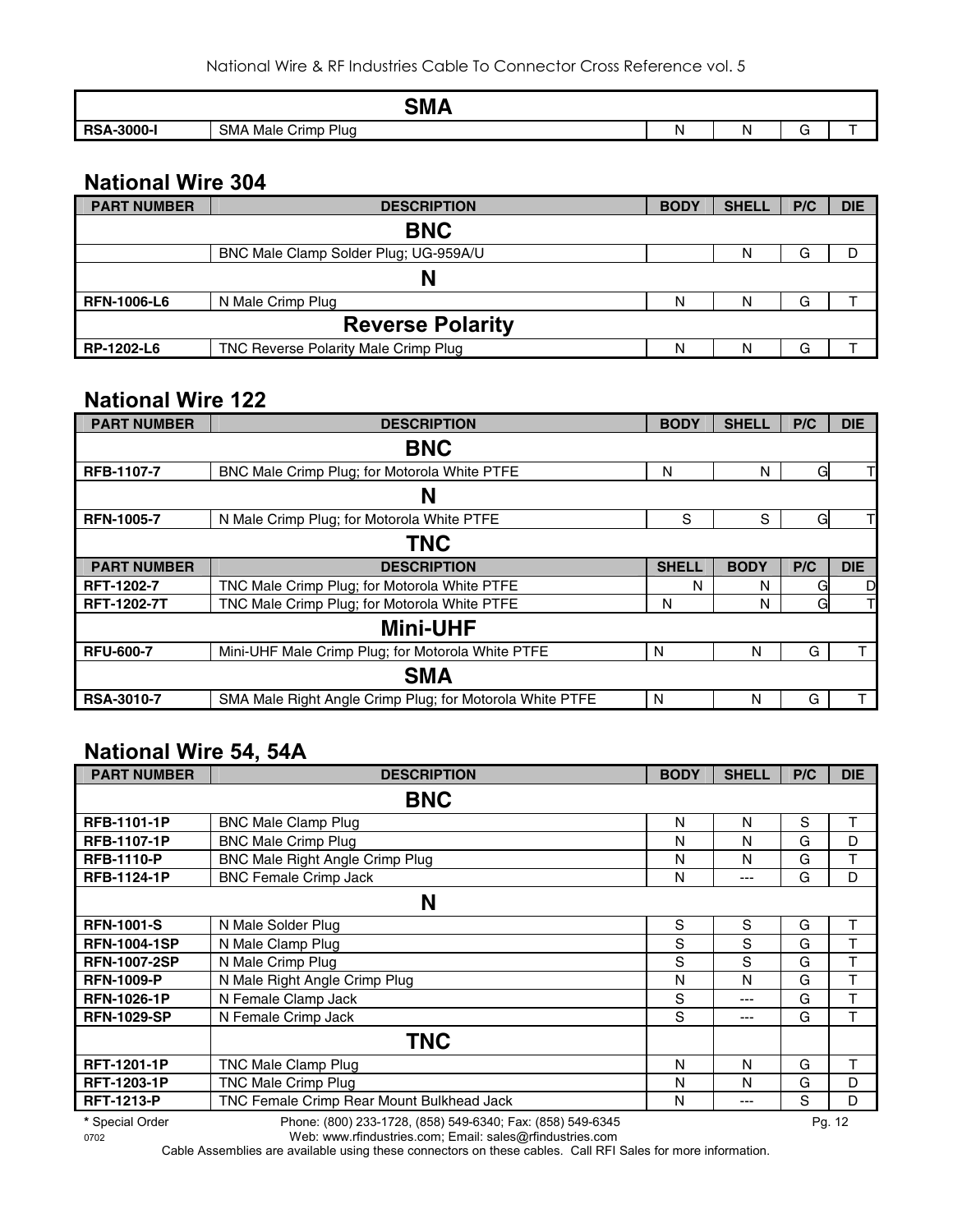National Wire & RF Industries Cable To Connector Cross Reference vol. 5

| <b>RFT-1217-P</b> | <b>TNC Female Crimp Jack</b>      | N   | --- | G     | D   |
|-------------------|-----------------------------------|-----|-----|-------|-----|
|                   | <b>UHF</b>                        |     |     |       |     |
| <b>RFU-500</b>    | UHF Male Solder Plug              | S   | N   | S     | Dap |
| <b>RFU-501</b>    | <b>UHF Male Solder Plug</b>       | S   | S   | S     |     |
| <b>RFU-508-P</b>  | <b>UHF Male Crimp Plug</b>        | N   | N   | S     | Dap |
| <b>RFU-531</b>    | Adapter/Reducer; Use with RFU-500 | N   | N   | ---   | --- |
| <b>RFU-531-S</b>  | Adapter/Reducer; Use with RFU-501 | --- | S   | ---   | --- |
| <b>RFU-531-Z*</b> | Adapter/Reducer; Use with RFU-501 | --- | S   | $---$ | --- |
|                   | <b>Mini-UHF</b>                   |     |     |       |     |
| <b>RFU-600-1P</b> | Mini-UHF Male Crimp Plug          | N   | N   | G     | D   |
| <b>RFU-601-1P</b> | Mini-UHF Female Crimp Jack        | N   | --- | S     | D   |
|                   | <b>SMA</b>                        |     |     |       |     |
| <b>RSA-3000-P</b> | SMA Male Crimp Plug               | N   | N   | G     | т   |
| <b>RSA-3050-P</b> | <b>SMA Female Crimp Jack</b>      | N   | --- | G     |     |

#### **National Wire 144**

| <b>PART NUMBER</b> | <b>DESCRIPTION</b>                               | <b>BODY</b> | <b>SHELL</b> | P/C | <b>DIE</b> |
|--------------------|--------------------------------------------------|-------------|--------------|-----|------------|
|                    | <b>BNC</b>                                       |             |              |     |            |
| <b>RFB-1707-R</b>  | <b>BNC Male Crimp Plug</b>                       | N           | N            | G   |            |
| <b>RFB-1710-R*</b> | <b>BNC Male Right Angle Crimp Plug</b>           | N           | N            | G   |            |
| <b>RFB-1717-R*</b> | <b>BNC Female Crimp Rear Mount Bulkhead Jack</b> | N           | $---$        | G   |            |
| <b>RFB-1724-R*</b> | <b>BNC Female Crimp Jack</b>                     | N           | $---$        | G   |            |

#### **National Wire 11, 11A, 149**

| <b>PART NUMBER</b> | <b>DESCRIPTION</b>         | <b>BODY</b> | <b>SHELL</b> | P/C         | <b>DIE</b> |  |
|--------------------|----------------------------|-------------|--------------|-------------|------------|--|
| <b>BNC</b>         |                            |             |              |             |            |  |
| <b>RFB-1707-R1</b> | <b>BNC Male Crimp Plug</b> | N           | N            | $\sim$<br>G |            |  |

## **National Wire 179B, 187**

| <b>PART NUMBER</b> | <b>DESCRIPTION</b>                                    | <b>BODY</b> | <b>SHELL</b> | P/C | <b>DIE</b> |  |
|--------------------|-------------------------------------------------------|-------------|--------------|-----|------------|--|
| <b>BNC</b>         |                                                       |             |              |     |            |  |
| <b>RFB-1707-S</b>  | <b>BNC Male Crimp Plug</b>                            | N           | N            | G   | т          |  |
| <b>RFB-1710-S*</b> | BNC Male Right Angle Crimp Plug                       | N           | N            | G   | D          |  |
| <b>RFB-1717-S</b>  | BNC Female Crimp Rear Mount Bulkhead Jack             | N           | ---          | G   | T          |  |
| <b>RFB-1724-S</b>  | <b>BNC Female Crimp Jack</b>                          | N           | ---          | G   | Т          |  |
| Mini-SMB 75 Ohm    |                                                       |             |              |     |            |  |
| RSB-200-1-179      | SMB Crimp Plug, for RG-179/U Only                     | G           | $- - -$      | G   | т          |  |
| RSB-210-1-179      | SMB Right Angle Crimp Plug, for RG-179/U Only         | G           | ---          | G   | т          |  |
| RSB-220-1-179      | SMB Crimp Jack, for RG-179/U Only                     | G           | ---          | G   | т          |  |
| RSB-221-1-179      | SMB Bulkhead Crimp Jack, for RG-179/U Only            | G           | ---          | G   | т          |  |
| SMB 75 Ohm         |                                                       |             |              |     |            |  |
| RSB-300-1-179      | SMB Crimp Plug, for RG-179/U Only                     | G           | $- - -$      | G   | т          |  |
| RSB-301-179        | SMB Crimp Plug, with Locking Shell, for RG-179/U Only | N           | ---          | G   | т          |  |
| RSB-310-1-179      | SMB Right Angle Crimp Plug, for RG-179/U Only         | G           | ---          | G   |            |  |

## **National Wire 180E, 195**

| <b>PART NUMBER</b> | <b>DESCRIPTION</b>                                         | <b>BODY</b> | <b>SHELL</b> | P/C | <b>DIE</b> |
|--------------------|------------------------------------------------------------|-------------|--------------|-----|------------|
| * Special Order    | Phone: (800) 233-1728, (858) 549-6340; Fax: (858) 549-6345 |             |              |     | Pg. 13     |
| 0702               | Web: www.rfindustries.com; Email: sales@rfindustries.com   |             |              |     |            |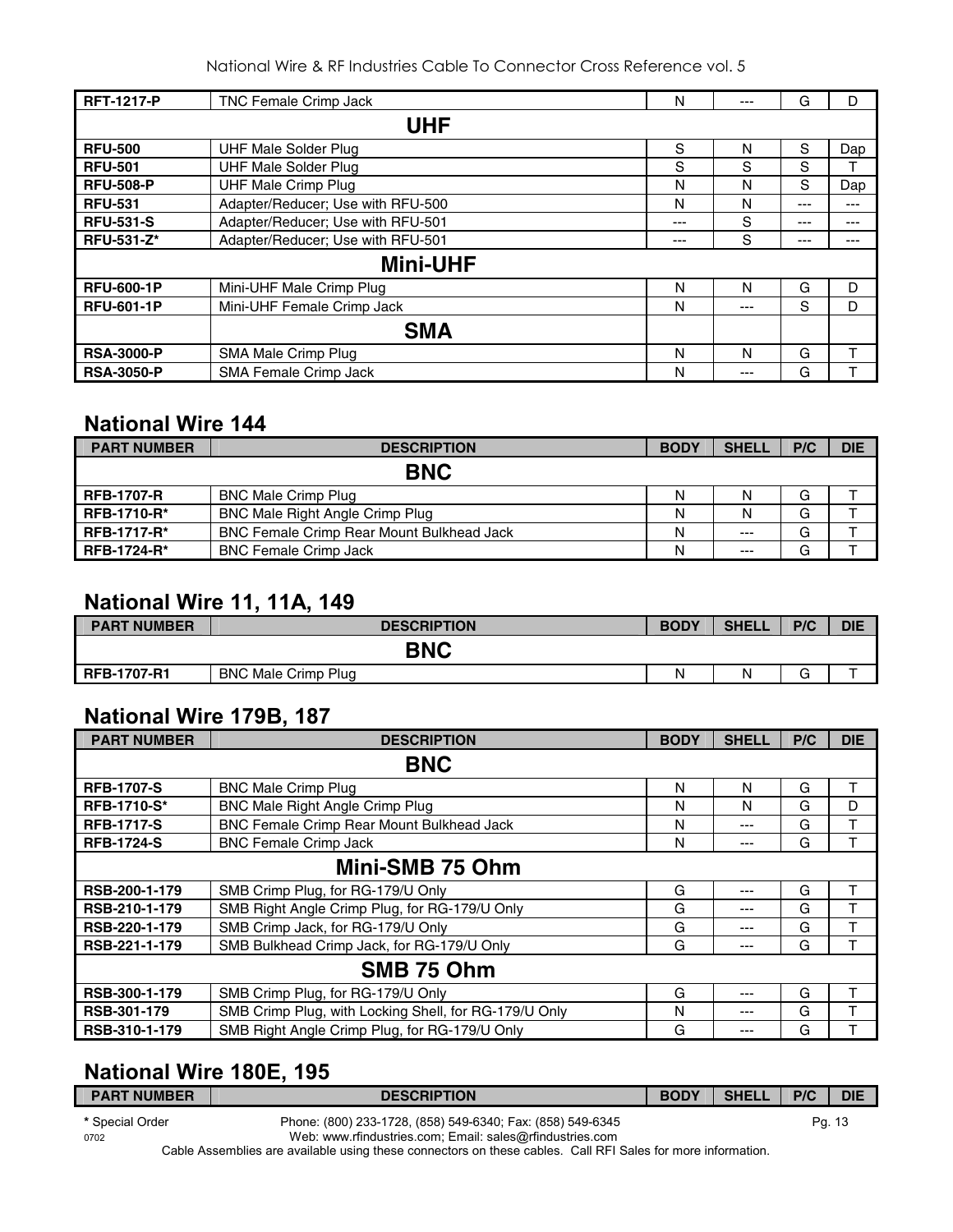|                        | <b>BNC</b>                                       |   |     |   |   |
|------------------------|--------------------------------------------------|---|-----|---|---|
| <b>RFB-1707-S1</b>     | <b>BNC Male Crimp Plug</b>                       | N | N   | G |   |
| <b>RFB-1710-S1</b>     | BNC Male R/A Crimp Plug                          | N | N   | G |   |
| <b>RFB-1717-S1</b>     | <b>BNC Female Crimp Rear Mount Bulkhead Jack</b> | N | --- | G |   |
| <b>RFB-1724-S1</b>     | <b>BNC Female Crimp Jack</b>                     | N | --- | G |   |
|                        | Mini-SMB 75 Ohm                                  |   |     |   |   |
| <b>RSB-200-1-179DS</b> | Mini-SMB Crimp Plug                              | G | --- | G |   |
| <b>RSB-210-1-179DS</b> | Mini-SMB Right Angle Crimp Plug                  | G | --- | G |   |
| <b>RSB-220-1-179DS</b> | Mini-SMB Crimp Jack                              | G | --- | G |   |
| <b>RSB-221-1-179DS</b> | Mini-SMB Crimp Jack                              | G | --- | G |   |
|                        | SMB 75 Ohm                                       |   |     |   |   |
| <b>RSB-300-1-179DS</b> | SMB Crimp Plug                                   | G | --- | G | ᠇ |
| <b>RSB-301-179DS</b>   | SMB Crimp Plug, with Locking Shell               | N | --- | G |   |
| <b>RSB-310-1-179DS</b> | SMB Right Angle Crimp Plug                       | G | --- | G |   |

#### **National Wire 301**

| <b>PART NUMBER</b>  | <b>DESCRIPTION</b>                                        | <b>BODY</b>    | <b>SHELL</b>   | P/C         | <b>DIE</b>   |  |
|---------------------|-----------------------------------------------------------|----------------|----------------|-------------|--------------|--|
| <b>BNC</b>          |                                                           |                |                |             |              |  |
| <b>RFB-1101-1X</b>  | BNC Male Clamp Solder Plug; UG-959A/U                     | N              | N              | G           | D            |  |
| <b>RFB-1107-1X</b>  | <b>BNC Male Crimp Plug</b>                                | N              | N              | G           | D            |  |
| <b>RFB-1110-X</b>   | BNC Male R/A Crimp Plug                                   | N              | N              | G           | $\mathsf T$  |  |
| <b>RFB-1124-1X</b>  | <b>BNC Female Crimp Jack</b>                              | N              | $---$          | G           | D            |  |
|                     | <b>7/16 Din</b>                                           |                |                |             |              |  |
| <b>RFD-1600-2-X</b> | 7/16 Din Male Clamp Plug Combo Straight or Right Angle    | S              | S              | S           | Τ            |  |
| RFD-1605-2-X        | 7/16 Din Male Crimp Plug Combo Straight or Right Angle    | S              | S              | S           | T            |  |
| <b>PART NUMBER</b>  | <b>DESCRIPTION</b>                                        | <b>SHELL</b>   | <b>BODY</b>    | P/C         | <b>DIE</b>   |  |
| RFD-1625-2-X        | 7/16 Din Female Clamp Jack Combo Straight or Right Angle  | S              | ---            | $\mathbf S$ | T            |  |
| RFD-1630-2-X        | 7/16 Din Female Crimp Jack Combo Straight or Right Angle  | S              | ---            | S           | T            |  |
| RFD-1641-2-X*       | 7/16 Din Female 4 Hole Flange Clamp Combo Straight or R/A | S              | $\overline{a}$ | S           | $\mathsf{T}$ |  |
|                     | <b>FME</b>                                                |                |                |             |              |  |
| <b>RFE-6050-X</b>   | FME Female Crimp Jack                                     | N              | $\overline{a}$ | G           | T            |  |
|                     | N                                                         |                |                |             |              |  |
| <b>RFN-1001-S</b>   | N Male Solder Plug                                        | $\mathbf S$    | S              | G           | T            |  |
| <b>RFN-1004-1SX</b> | N Male Clamp Plug                                         | S              | S              | G           | T            |  |
| <b>RFN-1007-2SX</b> | N Male Crimp Plug                                         | $\overline{s}$ | $\mathbf S$    | G           | $\top$       |  |
| RFN-1009-X*         | N Male Right Angle Crimp Plug                             | $\overline{s}$ | S              | G           | T            |  |
| RFN-1009-X-04       | N Male Right Angle Crimp Plug                             | N              | N              | G           | T            |  |
| <b>RFN-1026-1X</b>  | N Female Clamp Jack                                       | $\mathbf S$    | ---            | G           | $\mathsf{T}$ |  |
| <b>RFN-1029-SX</b>  | N Female Crimp Jack                                       | $\overline{s}$ | $---$          | G           | T            |  |
|                     | <b>TNC</b>                                                |                |                |             |              |  |
| <b>RFT-1201-1X</b>  | <b>TNC Male Clamp Plug</b>                                | N              | N              | G           | T            |  |
| <b>RFT-1203-1X</b>  | <b>TNC Male Crimp Plug</b>                                | N              | N              | G           | D            |  |
| <b>RFT-1213-X</b>   | TNC Female Crimp Rear Mount Bulkhead Jack                 | N              | $\overline{a}$ | G           | D            |  |
| <b>RFT-1217-X</b>   | TNC Female Crimp Jack                                     | N              | $\overline{a}$ | G           | D            |  |
| <b>UHF</b>          |                                                           |                |                |             |              |  |
| <b>RFU-500</b>      | <b>UHF Male Solder Plug</b>                               | ${\mathsf S}$  | N              | S           | Dap          |  |
| <b>RFU-501</b>      | <b>UHF Male Clamp Plug</b>                                | S              | S              | $\mathbf S$ | T            |  |
| <b>RFU-508-X</b>    | <b>UHF Male Crimp Plug</b>                                | N              | N              | S           | Dap          |  |
| <b>Mini-UHF</b>     |                                                           |                |                |             |              |  |

**\*** Special Order Phone: (800) 233-1728, (858) 549-6340; Fax: (858) 549-6345 Pg. 14

0702 Web: www.rfindustries.com; Email: sales@rfindustries.com Cable Assemblies are available using these connectors on these cables. Call RFI Sales for more information.